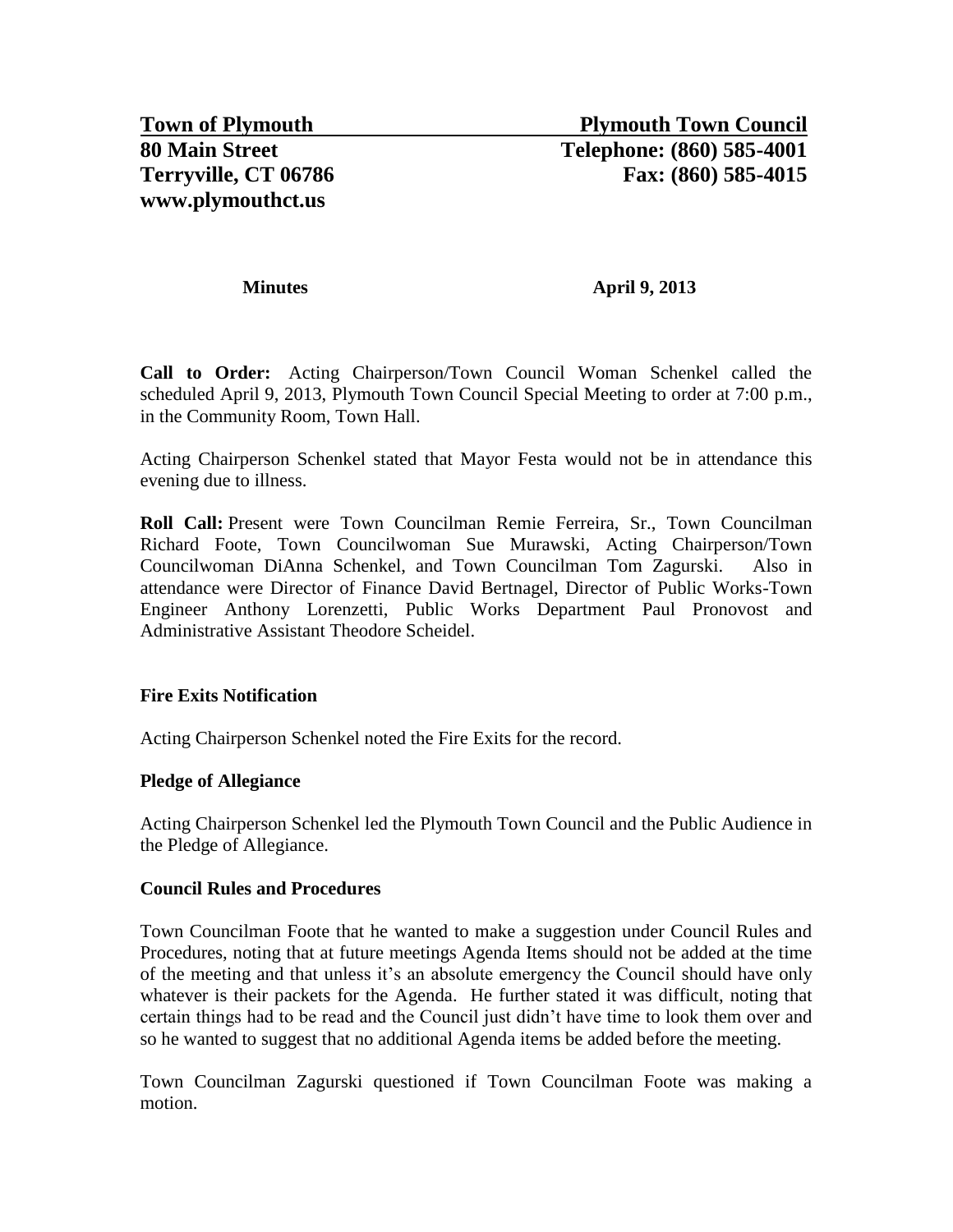### **Plymouth Town Council Special Meeting April 9, 2013 Page Two of Thirty-One Pages**

#### **Council Rules and Procedures Cont'd.**

Town Councilman Foote stated that it was a motion.

Town Councilman Foote made a motion, seconded by Town Councilman Ferreira, that Agenda items not in the Town Council packets not be added to the Town Council Agenda unless they were an absolute emergency.

#### Discussion:

Town Councilman Zagurski stated that under Privilege of the Council, Rule No. E basically already said what Town Councilman Foote had said and read Rule No. E into the record. He further stated that he could understand emergencies, but that lately there seemed to be a habit of adding items the night of the Agenda so he would support what Town Councilman Foote had said.

Town Councilwoman Murawski and Town Councilman Ferreira stated that they were both in agreement.

Vote: Town Councilman Ferreira/yes; Town Councilman Foote/yes; Town Councilwoman Murawski/yes; Town Councilman Zagurski/yes. Motion passed. (See Motion on Page Two.)

#### **Public Comments on Non-Agenda Items**

Melanie Church, 328 Main Street, Terryville, stated that she had given a list of concerns to the Board of Finance and was bringing them to the Council, stating that one of them was nepotism, noting that it was on the Council's Agenda. She further stated that it was a real major concern and asked that each Council member think about these and to please get some policies in place otherwise we were open to a big big liability. Melanie Church questioned if there was a comprehensive list of assets and a independent system in place to regularly document the existence of each asset and commented why it was important to have the list. Melanie Church stated this should be a number one policy because we don't have one. Melanie Church questioned if there were any Board policies dealing with corruption and if any, what policies had been adopted and what policies had been adopted to monitor our resources most effectively. Melanie Church questioned who had credit cards and how were the charges properly verified to see if they were a Town expense. Melanie Church asked how the grants were being managed in the Town for proper implementation. Melanie Church questioned how Activity Funds and other cash collections were monitored and was income and disbursements verified for accuracy and proper usage.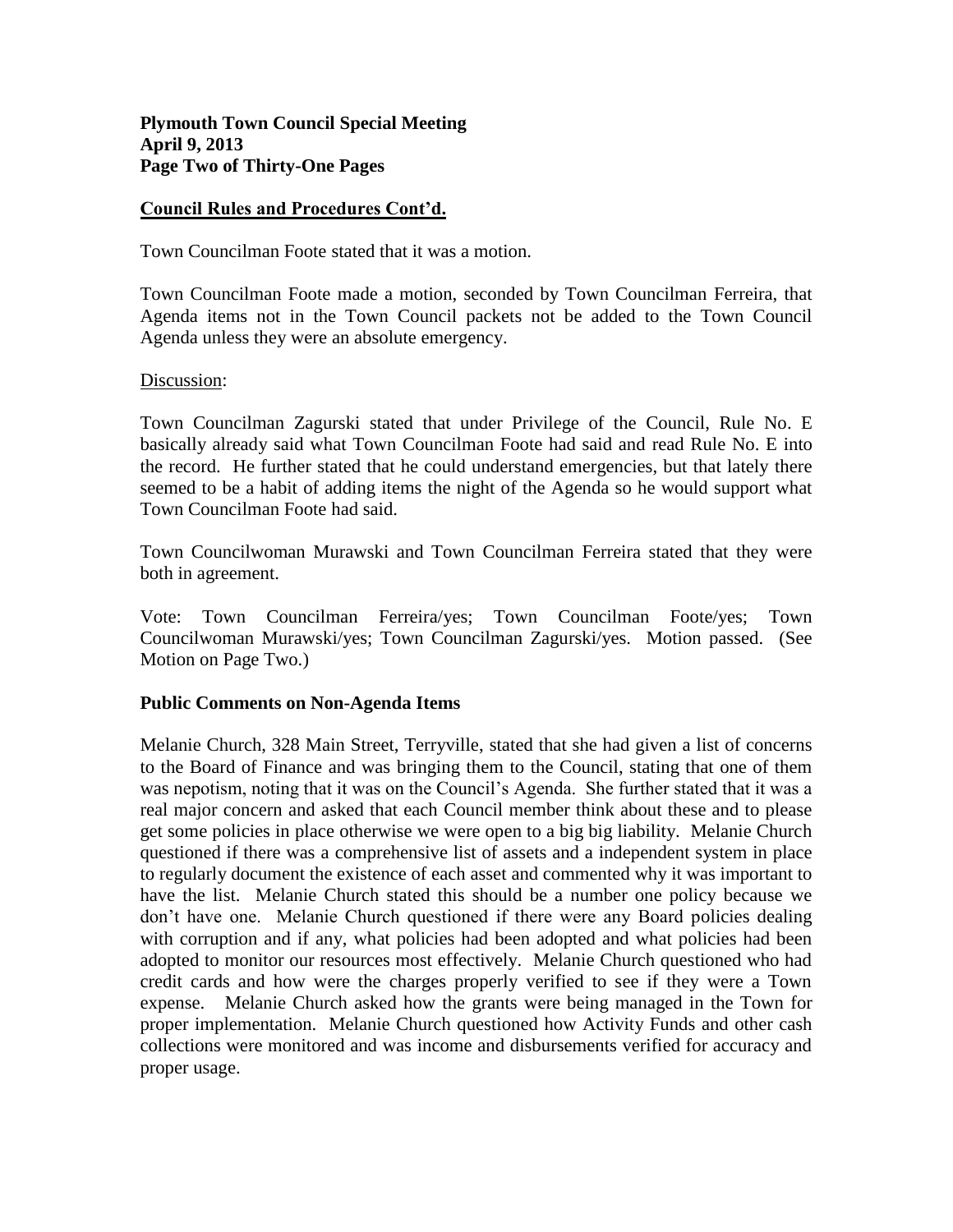# **Public Comment on Non-Agenda Items Cont'd.**

Melanie Church questioned if bank statements were reviewed on a monthly basis and questioned who conducted the reviews. Melanie Church questioned who had control over each Petty Cash fund and how were the amounts being monitored.

Melanie Church questioned which contracts had been awarded without competitive bids and what process was used to award such contracts and who received the bids. Melanie Church questioned if part time employees paid their proportional share of insurance benefits and if not,

why not. Melanie Church questioned if retirees who were being paid their medical insurance by the Town were entitled to their payments and were there deceased employees still having their benefits paid. Melanie Church asked if the list was updated yearly. Melanie Church stated that she had asked David, our Finance Director, for an answer on these and we need to protect our Town because there was a question of monies in the paper in Brookfield and many other places, but she just couldn't remember them all. Melanie Church stated that she would like to see everything open book and we need policies in place to protect the Town and if they're put in place the Council needed to be bold and step up and say these are the things that we need and she didn't want to be one that buried her head in the sand.

When questioned by Town Councilwoman Murawski, Melanie Church stated Activity Funds could be funds for like emergency management, feeding Town workers during a snowstorm, could be any Activity Fund, for specific things like the Police Commission puts on a party for the officers that were promoted for awards, those were Activity Funds.

**Mayor's Report: Public Works Announcements; Terryville Congregational Church 175th Anniversary; Recreational Trails Grant, CCRPA; Probate Notification, Estate Settlement; Re-appropriation of 2001 STEAP Grant Funds for Skate Park; Public Hearing on Proposed Budget, April 23, 2013, 7 p.m.,; Community Room, Town Hall; Public Works Purchasing Policy; Code Enforcement Committee Listing; P & Public Hearing/Burger Road, 4/11/2013; CCM Day on the Hill 4/10/13; E-Mail/State Rep. Whit Betts; Food Pantry "pennies" Program**

Town Councilwoman Murawski made a motion, seconded by Town Councilman Ferreira, to table Agenda Item No. 6, Mayor's Report. This motion was approved unanimously.

**To Refund the following Property Taxes: Claudia Schanil \$55.14; Old Plymouth Village Associates, LLC \$628.20, \$267.32; Toyota Lease Trust \$257.32; Leslie Sacharko \$12.82; Xhedet Rrahami \$126.72 Connecticut Water Company \$269.61; Corelogic \$803.18; Debbie C. Picarelli \$466.61; Kelly Humel \$18.34**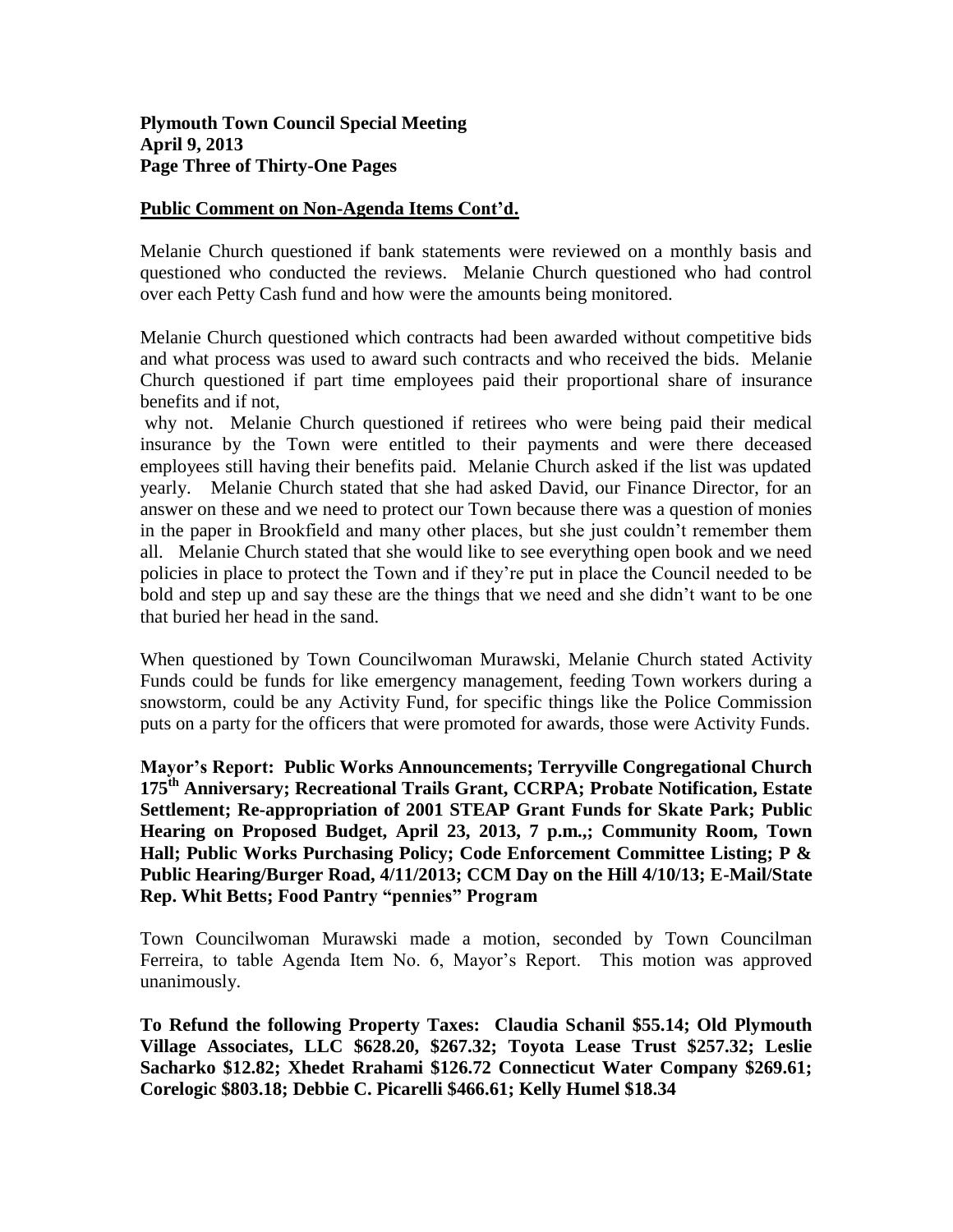### **Property Tax Refunds Cont'd.**

Town Councilman Zagurski made a motion, seconded by Town Councilman Ferreira, to refund the following Property Tax refunds: Claudia Schanil \$55.14; Old Plymouth Village Associates, LLC \$628.20, \$267.32; Toyota Lease Trust \$257.32; Leslie Sacharko \$12.82; Xhedet Rrahami \$126.72 Connecticut Water Company \$269.61; Corelogic \$803.18; Debbie C. Picarelli \$466.61; Kelly Humel \$18.34

# **Appointments/Resignations: To assign term limits to members of Public Works Advisory Commission**

Town Councilman Ferreira stated that he was not ready to move forward with this Agenda Item because he did not receive any names for the results on the last tally for the different people whose names were voted on. He further stated that the Council had received Mr. Castle's resume and qualifications, noting that it was quite impressive and that it would be nice to have one for each name.

Town Councilman Ferreira made a motion, seconded by Town Councilman Foote, to table the assignment of term limits to members of the Public Works Advisory Commission pending information in the next packet. This motion was approved unanimously.

# **To reappoint Dr. Scappaticci to Torrington Area Health District Board of Directors, three year term; Anthony Orsini, Torrington Area Health District, Board of Directors, three year term**

Town Councilman Foote made a motion, seconded by Town Councilman Zagurski, to reappoint Dr. Scappaticci to the Torrington Area Health District Board of Directors, for a three-year term. This motion was approved unanimously.

Town Councilwoman Murawski made a motion, seconded by Town Councilman Ferreira, to reappoint Anthony Orsini to the Torrington Area Health District Board of Directors, for a three-year term. This motion was approved unanimously.

#### **To accept the resignation of Brian Forman, Director of Parks and Recreation, effective 4/3/2013**

Town Councilman Zagurski made a motion, seconded by Town Councilman Ferreira, to accept Brian Forman's resignation as the Director of Parks and Recreation, effective April 3, 2013, with regret. This motion was approved unanimously.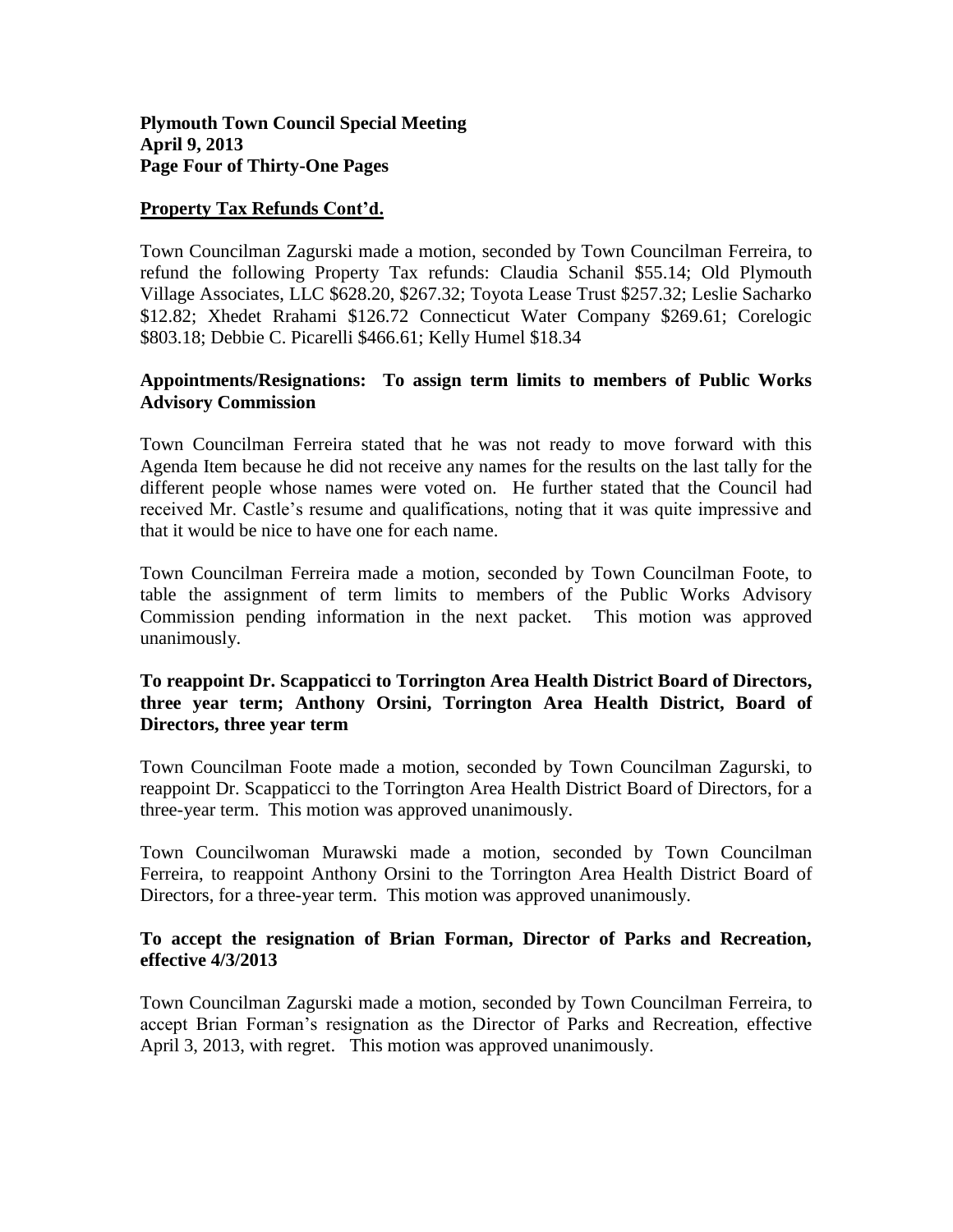**Plymouth Town Council Special Meeting April 9, 2013 Page Five of Thirty-One Pages**

### **Appointments/Resignations Cont'd.**

# **To accept the resignation of Stephen Szpunar, Inland/Wetlands Commission, effective 2/26/2013**

Town Councilwoman Murawski made a motion, seconded by Town Councilman Foote, to accept the resignation of Stephen Szpunar from the Inland/Wetlands Commission, effective February 26, 2013. This motion was approved unanimously.

# **To review/discuss draft report/Employee Handbook**

Theodore C. Scheidel, Jr., Administrative Assistant to the Mayor, stated that he could speak on any of the Agenda items this evening.

Acting Chairperson Schenkel requested that Theodore Scheidel elaborate on the Employee Handbook.

Town Councilman Zagurski stated that he had many questions regarding the Employee Handbook and that he would be willing to table the Agenda item until next month.

Theodore Scheidel stated that he would attempt to answer Town Councilman Zagurski's questions and if there were any that he couldn't answer he would write them down for research and a future answer, noting that there wasn't going to be a vote this evening. Theodore Scheidel stated that a few people had their hands in writing the document and they had tried to cover all the necessary things to govern operations and employee behavior within Town Hall. He further stated that many of the items listed went along with contracts and policies, such as the medical insurance, etc. Theodore Scheidel stated that just about every town had one of these handbooks and it was open for suggestions.

Town Councilman Zagurski stated that the Employee Handbook was pretty thorough.

Town Councilman Zagurski stated that on page 6, under Working Hours, paragraph one, it defined a full time employee as working at least 37.5 hours and then it defined a part time employee, and that was more his question. He further stated that they had to work more than 20 hours but less than 40 hours and questioned if a part time employee could work less than 20 hours and actually if they work less than 40 hours then technically it could be said that all full time employees were part time employees.

Town Councilman Zagurski stated that on page six, and throughout the Employee Handbook, there was reference to an Appointing Authority and questioned if that meant the Department Head and if so, why wasn't it called the Department Head.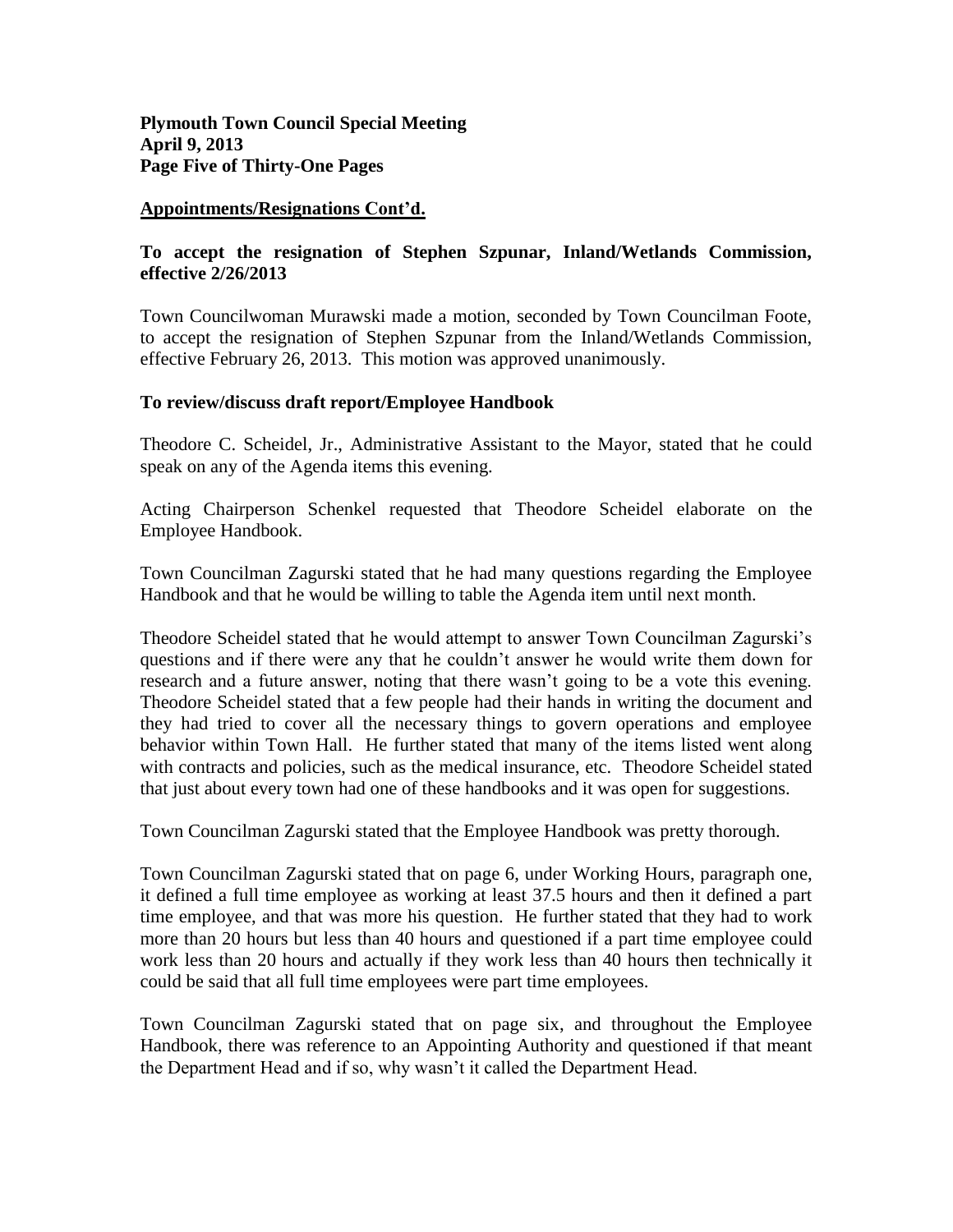# **Plymouth Town Council Special Meeting April 9, 2013 Page Six of Thirty-One Pages**

# **To review/discuss draft report/Employee Handbook Cont'd.**

Theodore Scheidel stated that referencing his own position; he was appointed by the Mayor and so the Mayor sets his times and total hours and so by appointing him, the Mayor was the Appointing Authority. He further stated that Tricia was the same also, and so the Mayor was the Appointing Authority of her.

Town Councilman Zagurski questioned if it was an hourly employee, did the employee have to go by the Union Contract, which meant that they couldn't change their shift hours and again, did they had to go by the Union Contract.

Theodore Scheidel stated that was a correct statement.

Town Councilman Zagurski, reading from the Employee Handbook, stated that on page six, last paragraph, under Personal Privacy Protection, the Town asks for account and debit card numbers and questioned why the Town would want that information.

Theodore Scheidel stated that this paragraph was referencing the Federal Employment Eligibility Verification I-9 Form and that all employees have to fill them out.

Town Councilman Zagurski stated that if he were an employee he wouldn't want to provide his debit card numbers, etc., and that he did not understand the reason for it.

Theodore Scheidel stated that an employee would have to provide that information if they did not have anything else for identification purposes from the listing shown. He further stated that this came into effect to prove that the employee was an American citizen, but he would check into this further.

Town Councilman Ferreira questioned if the Employee Handbook was handed out to anyone who was hired on with the Town and was it an overview of do's and don'ts, including the different benefits that they do have.

Theodore Scheidel stated that was a correct statement and that the Town would request the employee's signature upon receiving the handbook.

Town Councilman Zagurski stated that on page seven, under Recruitment, the paragraph talked about the Appointing Authority (again) for every job that was open, and if there was someone in Public Works, where there as a job opening position the paragraph read that the Appointing Authority was supposed to post the vacancies.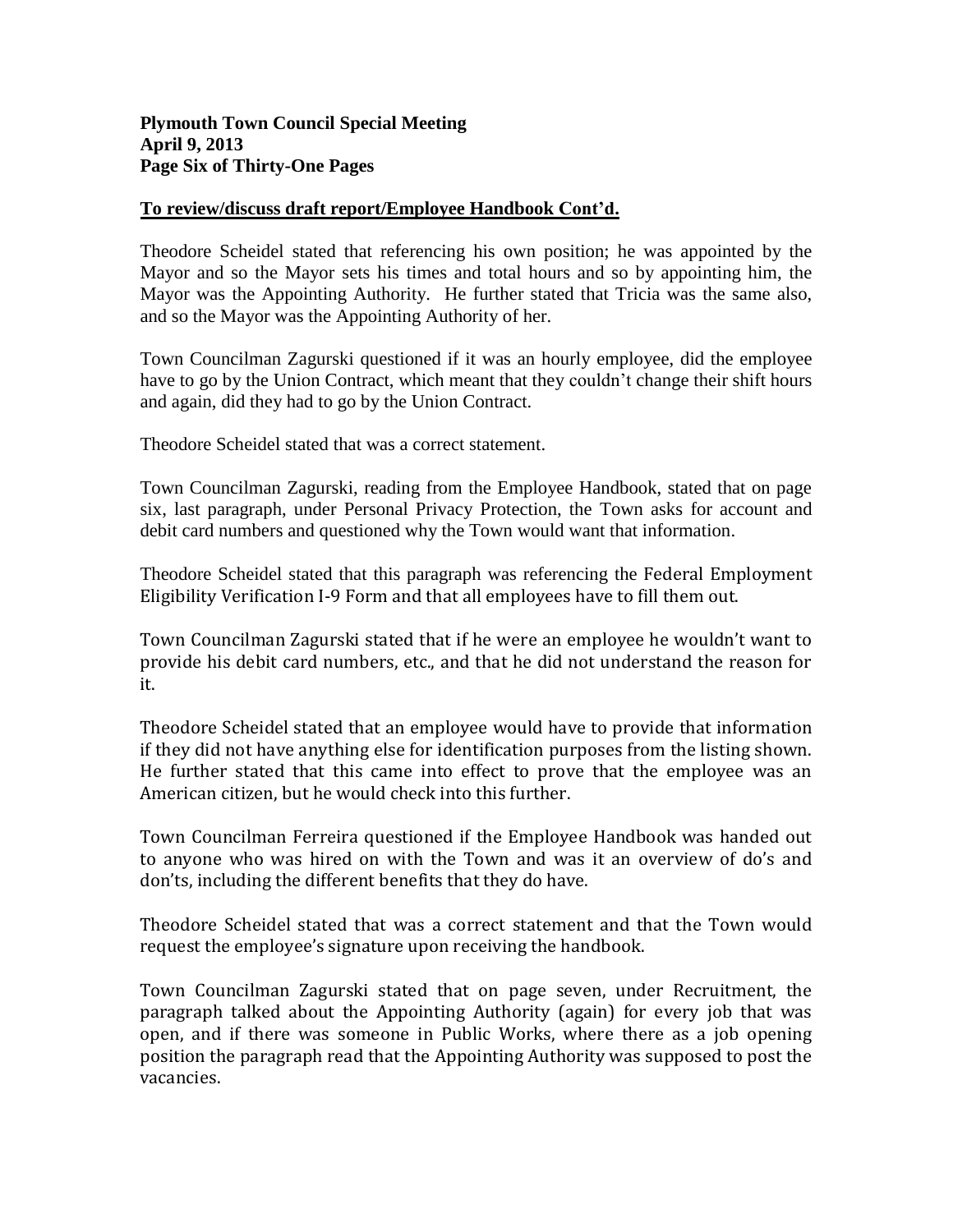# **Plymouth Town Council Special Meeting April 9, 2013 Page Seven of Thirty-One Pages**

# **To review/discuss draft report/Employee Handbook Cont'd.**

Town Councilman Zagurski stated that Theodore Scheidel had previously defined the Appointing Authority as being the Mayor (Vinnie) because Theodore Scheidel was an appointed employee.

Theodore Scheidel stated that if the Charter states that the Council appoints the Police Commission, Human Services Commission, then the Council was the Appointing Authority and that in most cases the Council was the Appointing Authority, noting that in this section of the Employee Handbook it was everencompassing.

Citing Brian Forman's resignation, Town Councilman Zagurski questioned (per the Charter) the Appointing Authority was the Parks and Recreation Commission and that they would be the ones to post and hire the Director.

Theodore Scheidel stated that was a correct statement.

Reading from page seven, under Examinations and following page (eight) under Promotions and Appointments, Town Councilman Zagurski stated that the last paragraph didn't sound like it fit in this spot.

Theodore Scheidel stated that he thought it belonged there, but that he would double-check it.

Town Councilman Zagurski, citing and reading from the second paragraph, under Resignations and Terminations, questioned what the rules being referred to actually were.

Referencing and reading from page 10, second paragraph, Town Councilman Zagurski stated that he didn't like the wordsmithing, noting that it didn't ring out well, but he thought he understood what it meant.

Referencing the wording that the employees would be guaranteed a minimum of two hours of pay for work at time and half when they did it, Town Councilman Zagurski stated that he thought the Mayor had come out (a couple years ago) with a schedule of payment for Secretaries.

Town Councilman Zagurski questioned if the Secretaries did minutes were they done on work time. Theodore Scheidel stated not usually.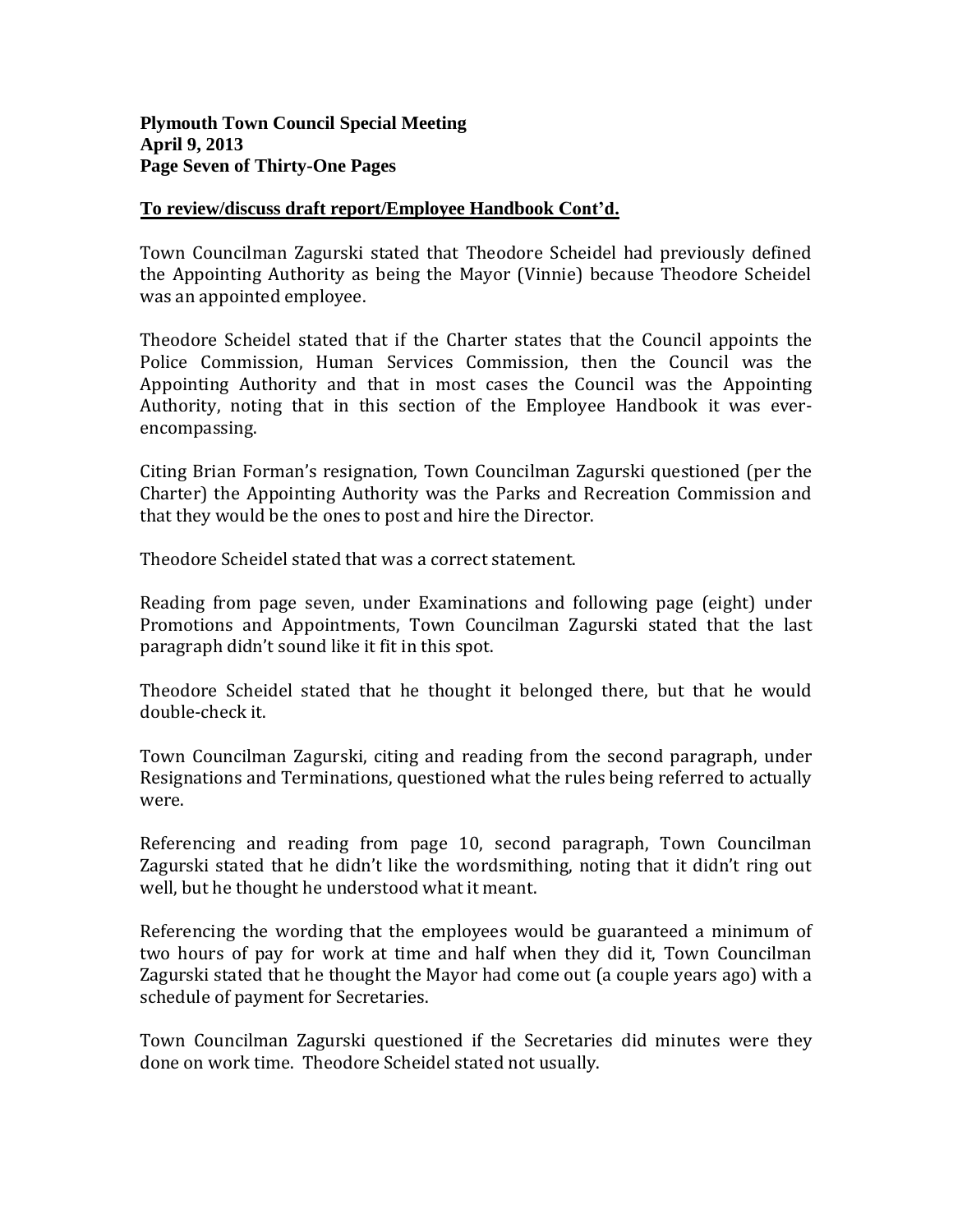# **To review/discuss draft report/Employee Handbook Cont'd.**

Town Councilman Zagurski stated that he didn't think they should be, but he was curious because it didn't allow anything in the Employee Handbook for minutes.

Citing the next sentence regarding receiving advanced approval in writing for overtime work, Town Councilman Zagurski stated that he felt it should be a separate paragraph underneath the previous one.

When questioned by Town Councilman Zagurski, Theodore Scheidel stated that the Town does Performance Reviews on Employees.

Town Councilman Zagurski questioned if the Annual Increments applied to the people that worked in the Library.

Theodore Scheidel stated that he thought the Anniversary date did apply to the Library personnel, but that he would check.

Referencing the Insurances paragraph on page 10, Town Councilman Zagurski stated that the referenced listing of insurances was not shown and that he thought they co-paid for it, so it made it sound as if the Town of Plymouth was going to pay for all of their insurance.

Theodore Scheidel stated that would be an attachment to the Employee Handbook and that it read "to please see the Human Resources Department" and would be reviewed by Bill Bellotti or himself.

Referencing the Paid Leave Time, and noting that he kind of disagreed with it, Town Councilman Zagurski noted that in the private industry they were not allowed to say Good Friday, Christmas for holidays and that the politically correct wording would be Spring and Winter Holiday, and questioned if this needed to be looked at.

Theodore Scheidel stated that he would say no, it didn't need to be looked at.

Town Councilman Zagurski questioned if unused vacation time was submitted in March 1<sup>st</sup> of that year and used by June 30<sup>th</sup>.

Theodore Scheidel stated that was a correct statement or the time could be requested for a carry-over.

Town Councilman Zagurski questioned if it was only for unused leftover time.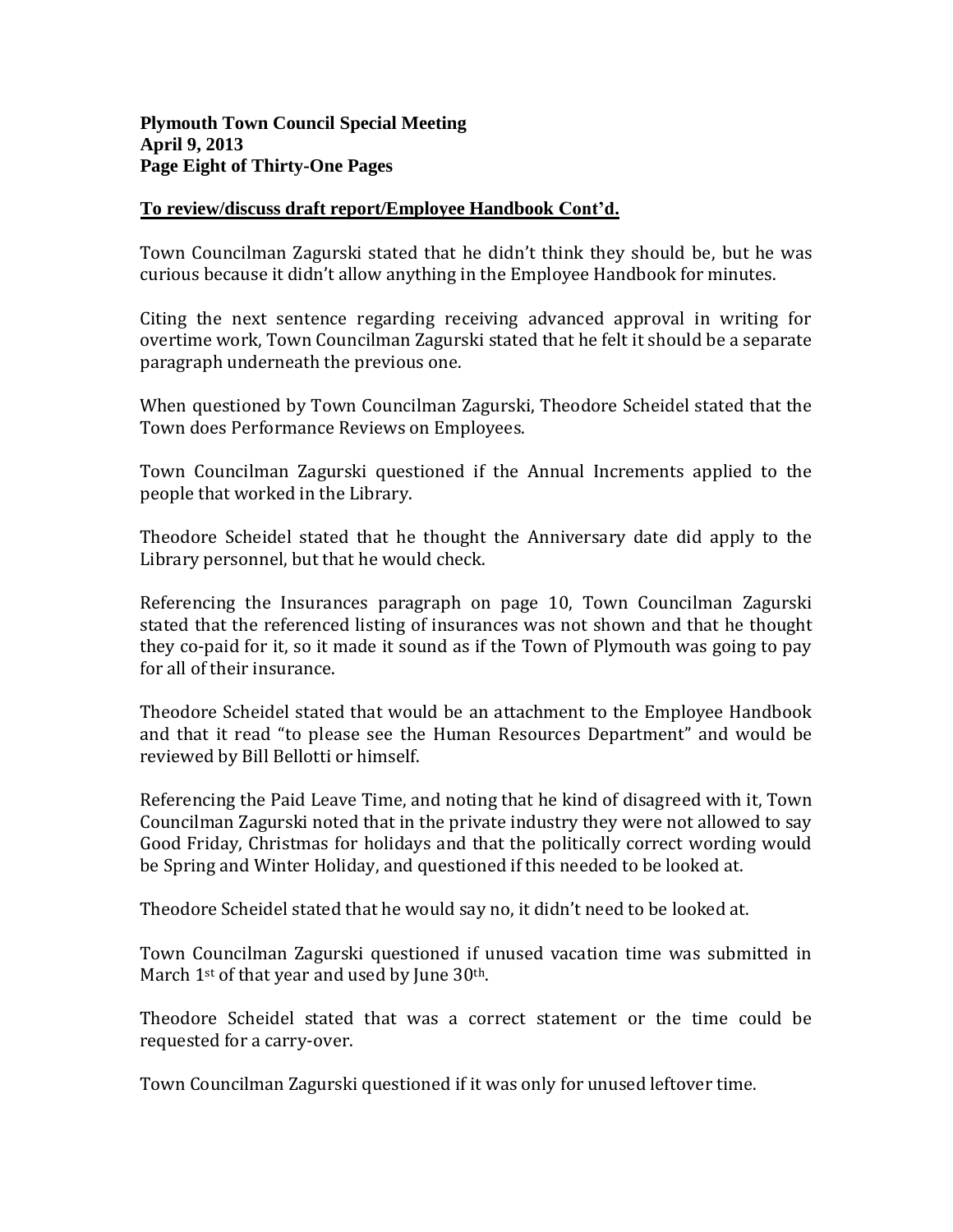# **To review/discuss draft report/Employee Handbook Cont'd.**

Theodore Scheidel stated that the employee needed to say what time they were planning on taking in the following year to give the Town an idea of how many people at one time would be out, noting that this was true especially around holiday time. He further stated that vacation requests were received, but not guaranteed because if someone had already requested that particular week and there was a conflict with employees covering for each other, the person who put in second might be refused. Theodore Scheidel stated that it was a safety net for the person that asked first and pre-planning for the Town and encouraged the employees to get their requests in early to be first.

Town Councilman Zagurski stated that the sentence should be looked at then because it sounded like it was only referring to that fiscal year.

Theodore Scheidel stated that he would make note of it.

When questioned by Town Councilman Zagurski, Theodore Scheidel stated that the Town did not encourage carry-overs, however if the Town knew there was an emergency or the person was out on sick leave, or on a special project, etc., then the Town would consider it and that it had happened previously.

When questioned by Town Councilman Zagurski if an Employee would be paid for their sick time, Theodore Scheidel stated that it went by Contract and that would be when the Employee left.

When questioned by Town Councilman Zagurski, Theodore Scheidel stated that there should be a policy for the one-day leaves.

Theodore Scheidel stated that he agreed, but that this was the old "Monday-Friday" syndrome and that he felt this was the best effort to try to address it, noting that it was difficult to do anything about it.

Theodore Scheidel stated that if patterns developed, the Town could do something about an individual employee.

Referencing the Family and Medical Leave Act (FMLA) Town Councilman Zagurski questioned if it was a Federal or State law.

Town Councilman Ferreira, Acting Chairperson Schenkel and Theodore Scheidel all stated that it was both.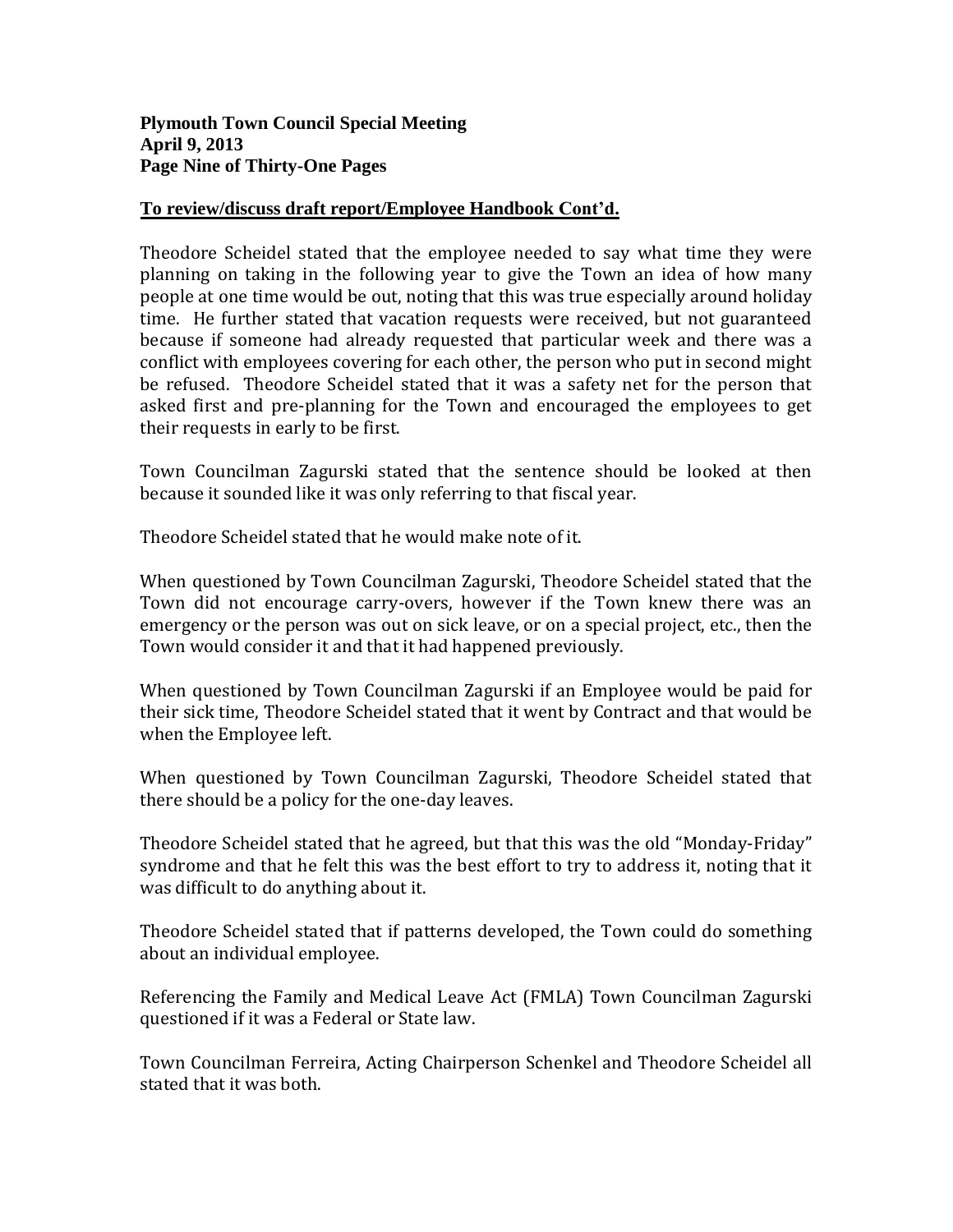# **To review/discuss draft report/Employee Handbook Cont'd.**

Citing page 16, under Educational Incentive Program, Town Councilman Zagurski stated that it gave him the idea that the Town would be putting a dollar value in there and read the paragraph into the record.

David Bertnagel stated that there was a variety of Contracts with the aforementioned set numbers and that basically the numbers were different and were left blank, i.e. between \$2,000 and \$4,000 for Associates Degree, Bachelor Degree, and a Master's Degree. He further stated that this program had been established by the Town Council in 1998.

Town Councilman Zagurski questioned if it shouldn't read that it was per the contract then.

David Bertnagel stated that it could be modified to state that.

Town Councilman Ferreira noted that it did state per Contract in the first line and read it into the record.

Town Councilman Zagurski stated that in the next paragraph it tells you what it was and it doesn't. He further stated that it might say something like "entitled to education pay" and not say what it was.

Town Councilman Zagurski stated that starting on page 28 his copy had lines running through it and he couldn't read parts of it.

Town Councilman Zagurski thanked Theodore Scheidel for his answers.

Melanie Church stated that she believed that the Council voted on that pay and the amounts while Sue Murawski was on the Council and Covello was in and was written up then and used to be in the Town Clerk's office, but didn't know if it was anymore. She further stated that it was with their job descriptions and it was people like the Administrative Assistant and it wasn't for union, only non-union specified, but she never heard it go up on pay since then, \$1,000.00 for Associates, \$2,000.00 for Bachelors and \$3,000.00 for a Master's Degree. Melanie Church stated that Jan was the Administrative Assistant when that first came into effect and that the amounts could not have changed without being brought to the Council.

Town Councilwoman Murawski stated that she remembered Mayor Covello had put it in, but she was not on the Council at that time.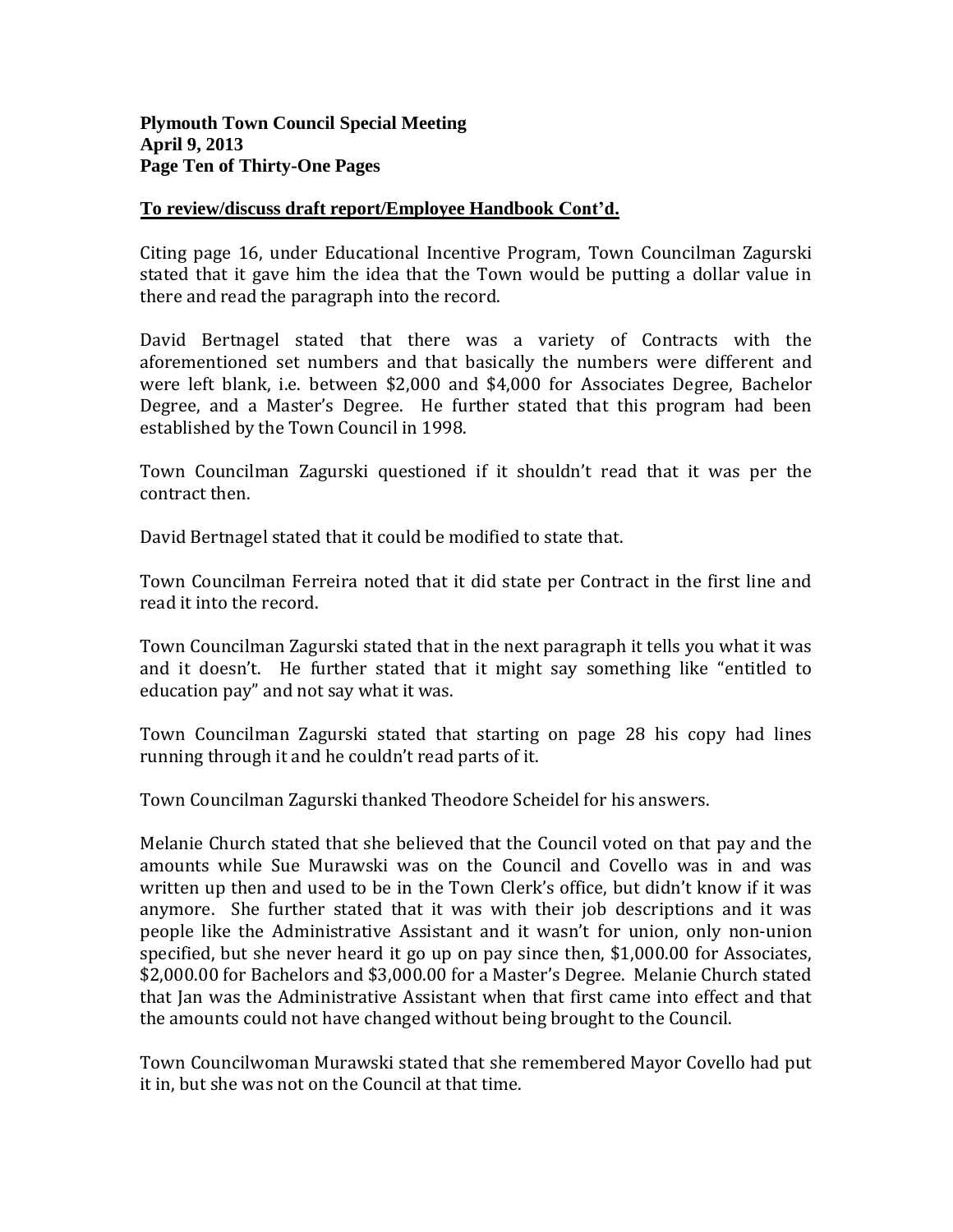# **Plymouth Town Council Special Meeting April 9, 2013 Page Eleven of Thirty-One Pages**

# **To review/discuss draft report/Employee Handbook Cont'd.**

David Bertnagel stated that he believed the rates did go up in the contracts, through the various negotiations, but that the Classified Service rates would still be the same.

Town Councilman Zagurski stated that he did not remember it being for the Union Contracts, but he hadn't been here for a long time either.

When requested by Town Councilman Zagurski, David Bertnagel stated that he would get copies of the Contracts for him.

Town Councilwoman Murawski, reading from the bottom of page 14, stated that she did not understand the Leave Period, noting that it was confusing.

Theodore Scheidel stated that under the FMLA rules there were certain incidents when the Town has to allow the employees leave and so this was saying that in their protection they had to use up all of their sick, personal and vacation days and under FMLA on the sick time (especially) the employee could use that sick time, in other words, it was okay to uses those times for that particular leave (caring for a parent, etc.) and that it had to be used before the employee went out.

Town Councilwoman Murawski stated that it sounded like the employee would have to use the vacation time (for example) in those 12 weeks as part of the 12 weeks that an employee would have for the Family Leave.

Theodore Scheidel stated that was a correct statement unless the employee had enough sick time built up and it would be in that progression.

Town Councilman Ferreira stated that FMLA was 180 days.

Acting Chairperson Schenkel stated that if an employee had enough sick time accumulated they would use that up, but if not, the employee could also use their vacation time.

David Bertnagel stated that basically the intent was that an employee would use their paid leave up that they had accrued on the books previously they went out on unpaid leave in a certain sequence. He further stated that the intent was that FMLA basically allows the employee to retain their job, noting that before employees were being terminated because of a sick parent, spouse, etc., and so the law came into effect.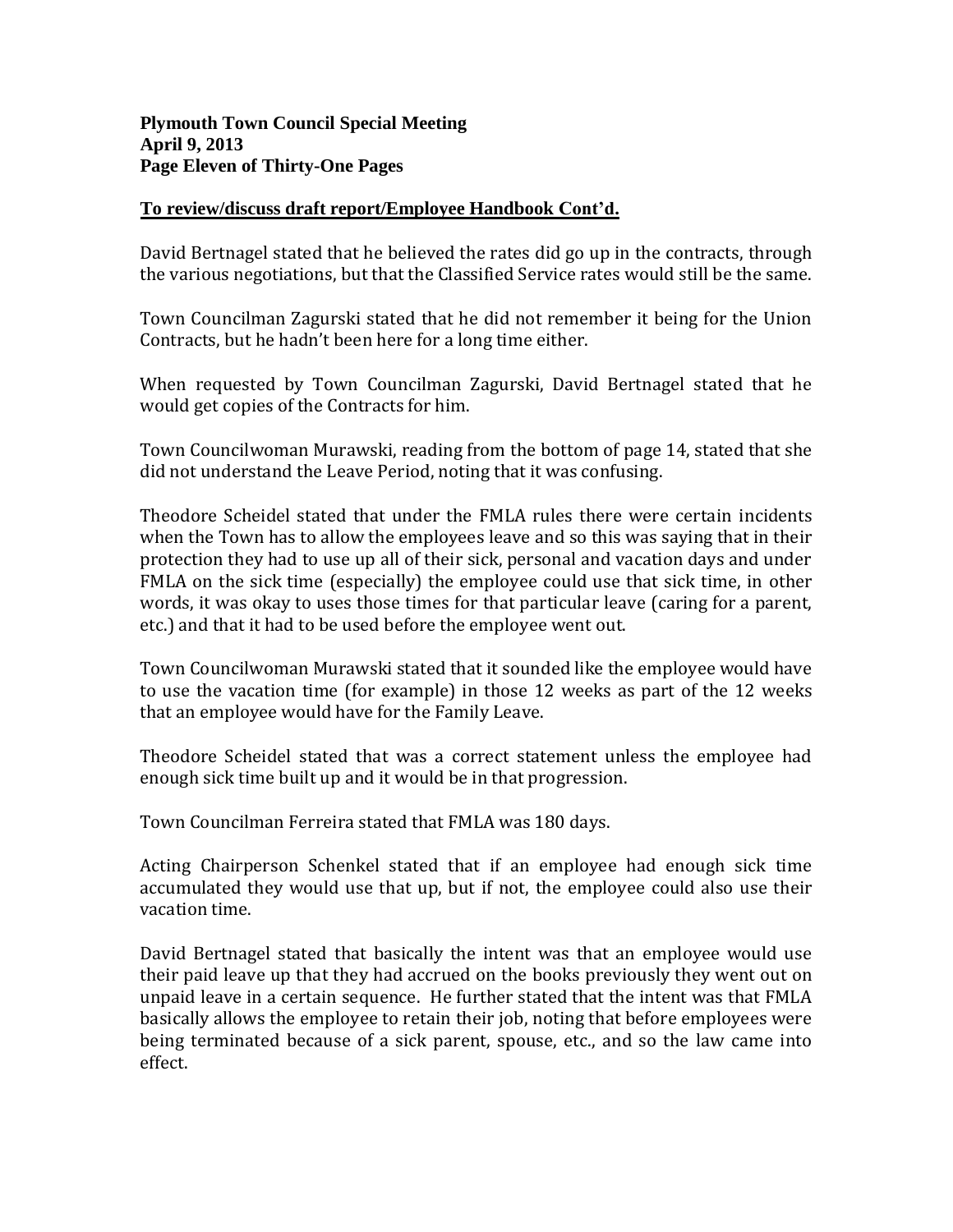# **Plymouth Town Council Special Meeting April 9, 2013 Page Twelve of Thirty-One Pages**

# **To review/discuss draft report/Employee Handbook Cont'd.**

David Bertnagel stated that an example would be when an employee goes out in March, has two weeks of vacation they hadn't used, comes back after July and they have more vacation and their union contract allows (OR DOES NOT ALLOW) them to carry the time over, noting that it protected the Town in regards to time off.

#### **To take action on Nepotism Policy**

At the request of Acting Chairperson Schenkel, Town Councilman Zagurski read the Nepotism Policy into the record (see attachment).

Town Councilman Zagurski made a motion, seconded by Town Councilman Foote, to adopt the Nepotism Policy for the Town of Plymouth.

#### Discussion:

Town Councilman Zagurski stated that he was surprised that this was new and that the Town did not have this policy in the past.

Acting Chairperson Schenkel stated that it was always good to start.

Vote: Town Councilman Ferreira/yes; Town Councilman Foote/yes; Town Councilwoman Murawski/yes; Town Councilman Zagurski/yes. Motion passed. (See Motion on Page 12)

#### **To review status of Skate Park; Energy Program update per Marty Sandshaw**

Martin Sandshaw, 7 Richmond Drive, Plymouth, CT, stated that he wanted to provide the Council with an update for the Skate Park, noting that they were moving along quite well. He further stated that in December they had received an 8-24 approval from the Planning and Zoning Commission to use Town property at Town Hall and that they had also approved the conceptual design.

Martin Sandshaw stated that since that time they had sent out hundreds of solicitation letters and that they had started to come back with donations. Martin Sandshaw stated that they had applied for several grants. Martin Sandshaw stated that they had a Site Plan and that a volunteer, a local surveyor, would be putting the plan together for them. Martin Sandshaw stated that once the plan went through, noting that he was confident that it would because of their diligence, they would need to have some work done.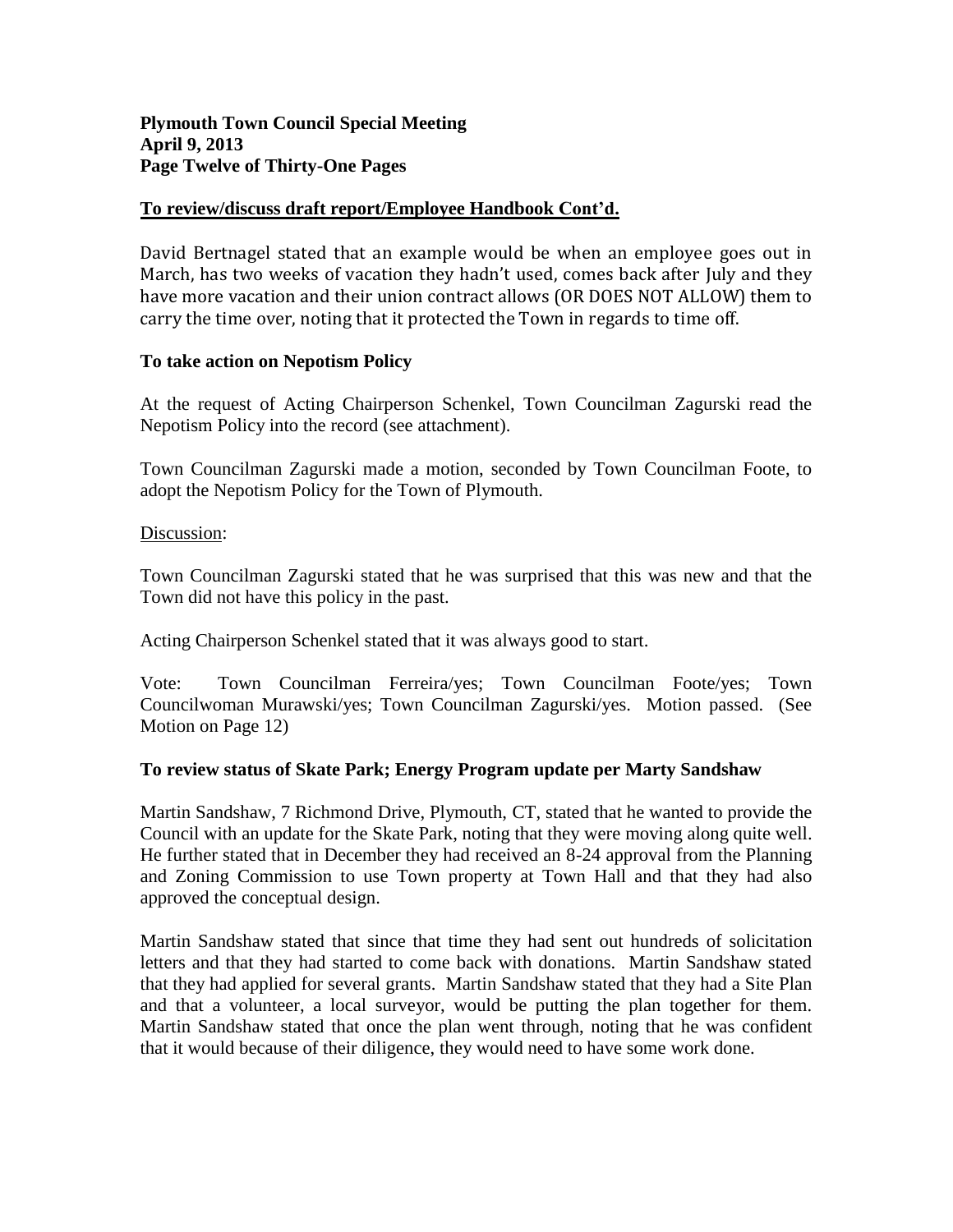# **To review Skate Park status; Energy Program update per Marty Sandshaw Cont'd.**

Martin Sandshaw stated that he had requested permission from Mayor Festa to go to a Public Works Department Staff Meeting and asked for site work volunteers. He further stated that he had explained what the Committee was attempting to do for the Town youth and that he walked away with four volunteers who said they would be using their own time and would be willing to perform the site work for the necessary emergency vehicle road passageway (which was not currently in place) for such vehicles and to get the construction equipment on to the site, as well.

Martin Sandshaw stated that he was present this evening to ask the Town Council for permission for the four Town employees to use the Town equipment for the necessary Skate Park work as previously described/discussed, on their own time for the site work. He further stated that this would provide a big savings for the Park and that a good portion of the site could be completed and a pad could be poured in August or September and the youth would have some place to start. Martin Sandshaw stated that these volunteers were also qualified operators of the equipment they would be using.

Martin Sandshaw stated that back in early 2012, the Town Council had approved the Energy Conservation Plan that estimated the Town would be saving approximately 2.5 BTU's per year, which would equate to an estimated savings of approximately \$41,000.00+ in savings.

Martin Sandshaw stated that the Town Council had told the Energy Task Force (Martin Sandshaw, Ted Scheidel, Anthony Lorenzetti) that they would authorize the Mayor to sign a pledge to reduce the Town's energy by 20 percent. Martin Sandshaw stated that the energy savings had been achieved through the installation of valving for upper and lower levels at Town Hall, terminal controls involved perimeter hot water and cabinet heaters (with the required software) upgrading of the building management control systems and with insulation installation on all hot water pipes on the second floor.

Martin Sandshaw stated that the Energy Task Force was currently in discussion with CL&P to provide heat pumps in the lower level of Town Hall, noting that they were actually air conditioning units, which would cool the Police Department area. He further stated that though the Energy Conservation Plan measures included for the Library, WPCA, the PVAC and three Fire Stations, were building management controls (programmable thermostats) interior and exterior lighting and the possibility of installing infrared gas heaters on the Maintenance Garage now existed now that they had a gas line on Hillside Avenue. Martin Sandshaw stated these the remaining items should be completed by August 31, 2013. He further stated that if the Town were to come to an agreement with CL&P, on the installation of the AC heat pumps, they could be done by mid-summer, as well.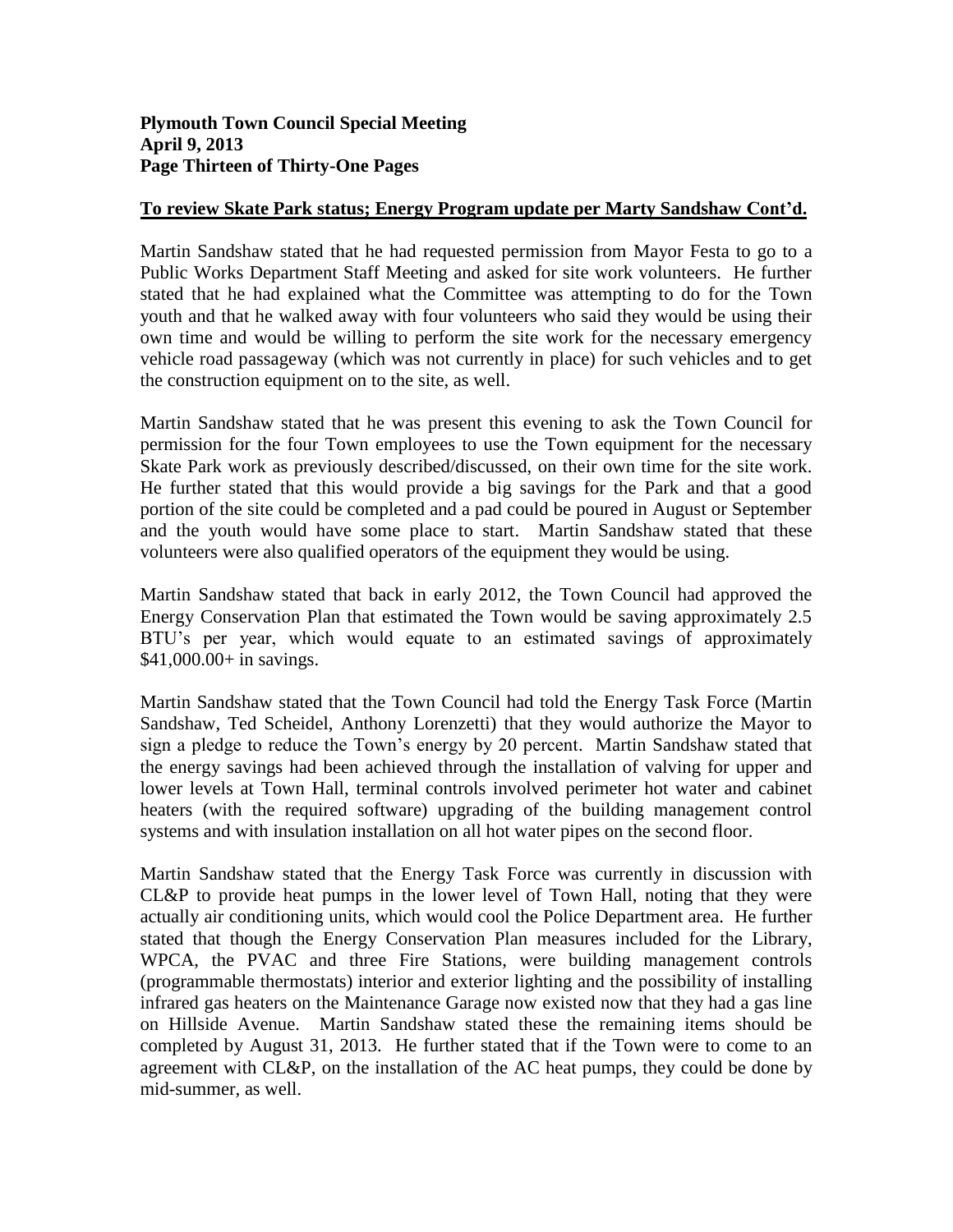# **To review Skate Park status; Energy Program update per Marty Sandshaw Cont'd.**

Martin Sandshaw stated that the Task Force had been attending Boards and Commission meetings to promote Energy Conservation and to date had talked with the Ambulance, the Fire Board and the Library Board, noting that they had presented the Energy Conservation Plan to them and what it meant to them.

Martin Sandshaw stated that the Task Force was also attending Energize Connecticut Workshops, including one last week at Nucchi's, which covered what other towns were doing for energy conservation and how they went about it.

Martin Sandshaw stated that the Task Force would be attending Northeast Utility (CL&P), Yankee Gas Annual Business Day, which would discuss different programs for 2013, regulations, rates and some events that might be of interest to towns that wanted to conserve and save some energy money.

When questioned by Town Councilman Zagurski, Anthony Lorenzetti stated that he did not have a problem with the volunteers using the equipment for the record.

Noting that he had previously spoken to Martin Sandshaw, regarding former Mayor Covello going out to the Public for funds to purchase bike helmets for a Bike Safety Program, Town Councilman Zagurski stated that he had been told that Mayor Covello had not been allowed to do that and questioned Martin Sandshaw if he was allowed to solicit for donations.

Martin Sandshaw stated that the Skate Park had sent solicitations to local organizations and business that been previously reviewed by Mayor Festa and the Town Attorney.

Town Councilman Zagurski questioned if the Mayor and the Town Attorney had given the Skate Park permission to solicit funds.

Martin Sandshaw stated that obviously they did and that they also had wordsmithed the document and provided recommendations on the wording, which the Skate Park had incorporated.

Town Councilman Zagurski stated that procedurally speaking, the Agenda read that the Council was only supposed to review the request from the Skate Park and questioned if the Council could make a recommendation at this time.

Acting Chairperson Schenkel stated that the Council was holding a Special Meeting this evening and therefore could not amend the Agenda, and that the Council could not make a motion.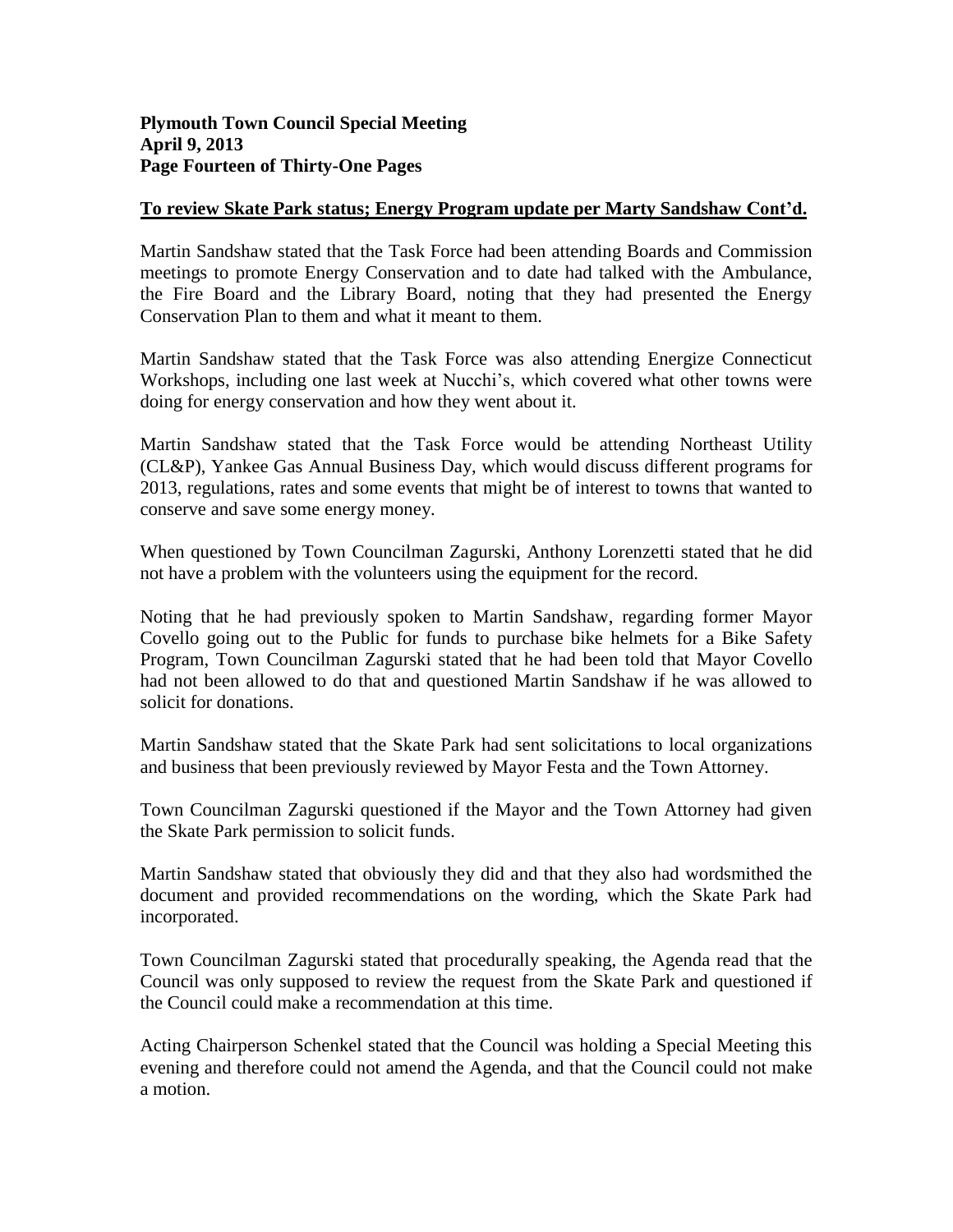# **To review Skate Park status; Energy Program update per Marty Sandshaw Cont'd.**

When questioned by Martin Sandshaw, Acting Chairperson Schenkel stated that the item could be added to the May Town Council Agenda for a vote.

Martin Sandshaw stated that the Site Plan probably wouldn't be approved until late April or early May.

Acting Chairperson Schenkel thanked Martin Sandshaw for all of his hard work, noting that it was very much appreciated.

# **To discuss/endorse 2013 Neighborhood Assistance Act Program**

Acting Chairperson Schenkel stated that this Agenda item was a program proposal whereby the application would have to be filed before July 1, 2013.

Acting Chairperson Schenkel stated that its official title was the Connecticut Neighborhood Assistance Act Tax Credit Program and that it was designed for businesses or organizations that wanted to donate to a neighborhood they would receive tax breaks, i.e. donation for money could be open space acquisitions, neighborhood assistance, job training, education, community services, crime prevention, construction of dwelling units for low or moderate income in the state, daycare childcare facility and child care services, etc.

Theodore Scheidel stated that program allowed non-profits to raise money for worthwhile projects that would benefit the Town, i.e. Girl Scouts, Boy Scouts, Friends of the Library, etc. He further stated that the Council would act as the clearing house for these requests and that the Council would be approving the Neighborhood Act to take place in Plymouth by allowing the applications to go out and be filled out by organizations who would bring them to the Council which would make them credible and then the Mayor would send them to the State for approval, citing the Skate Park as an example.

When questioned by Town Councilman Zagurski, Theodore Scheidel stated that this Agenda item did not require a Resolution, only a simple motion for this to happen with the timetable being adhered to as previously mentioned, noting that sometimes the Town would receive one or two requests, but sometimes there weren't any.

Town Councilman Zagurski made a motion, seconded by Town Councilman Foote, that the Town Council endorse the Neighborhood Assistance Act. This motion was approved unanimously.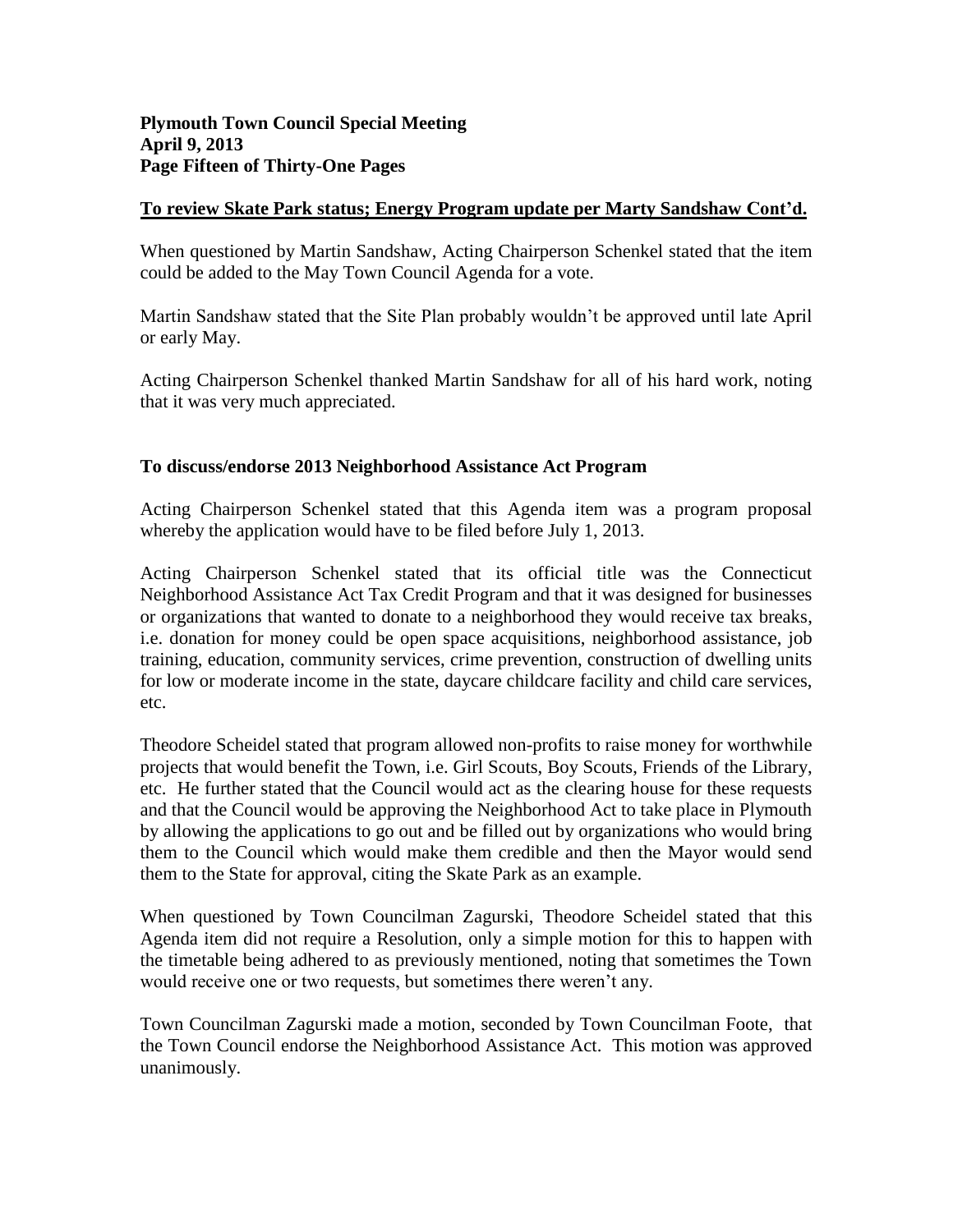### **Plymouth Town Council Special Meeting April 9, 2013 Page Sixteen of Thirty-One Pages**

### **To discuss/take action on Public Works request to dispose Surplus Equipment**

Anthony Lorenzetti, Director of Public Works, stated that the list had been included in the Council's packets, was pretty straightforward and that the Department was not using the surplus equipment listed.

When questioned by Acting Chairperson Schenkel, Anthony Lorenzetti stated that a Flink Spreader was actually the name brand of the company that made the spreader.

When questioned by Town Councilman Ferreira, Anthony Lorenzetti stated that the disposal of the equipment would be by Public Auction and that he had brought a draft of what they were looking to put together for the auction, noting that they had roughly three weeks to a month after publically advertising the equipment through sealed bids.

When questioned by Town Councilman Zagurski, Anthony Lorenzetti stated that historically speaking, the Department advertised the Public Auction through the newspapers, but the question remained how many papers and which ones. He further stated that it would be put on the Town's website, as well.

When questioned by Town Councilman Zagurski, Anthony Lorenzetti stated that the specific list of equipment would not be made known through the advertisement, but contact information would be provided.

When questioned by Town Councilman Zagurski, David Bertnagel stated that the money obtained from the Surplus Equipment would be deposited to the Miscellaneous Line Item in the General Fund.

David Bertnagel stated that some of the equipment may not be sold and that other avenues would be decided upon afterwards, i.e. metal scrap, etc. David Bertnagel stated that in the past towns had also utilized online auctions, like an Ebay trading environment. He further stated that this was similar to what the Board of Education had done with their equipment when they closed down schools in Town and that the Town would like to do this type of auction more periodically, noting that some of the equipment was from the 1960's and had a life expectancy of ten years. David Bertnagel stated this would free up space for the Public Works Department and that Anthony Lorenzetti's Department would coordinate the auction and the Finance Department would be overseeing the process in regards to the physical bidding.

Town Councilman Zagurski made a motion, seconded by Town Councilman Ferreira, to authorize the Public Works to auction off Surplus Equipment. This motion was approved unanimously.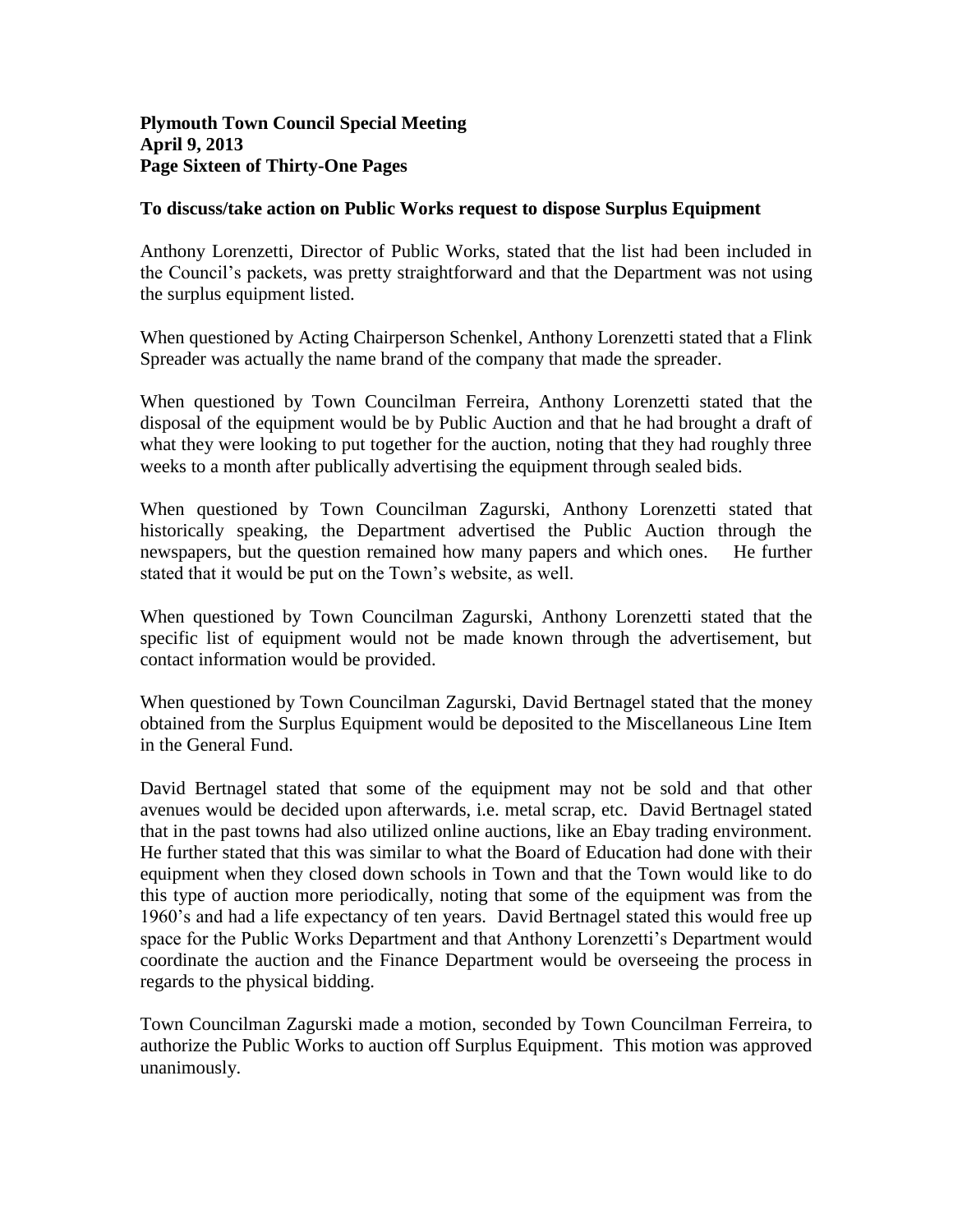**Plymouth Town Council Special Meeting April 9, 2013 Page Seventeen of Thirty-One Pages**

#### **To authorize, by Resolution, Mayor Festa to sign and execute Agreements and Contracts with Department of Transportation, State of Connecticut**

Theodore Scheidel stated that the two items included in the Town Council's packets would need Resolutions if approved this evening, which in turn would empower the Mayor to sign the respective Contracts.

Theodore Scheidel stated that the first document was an Agreement between the State of Connecticut and the Town of Plymouth concerning a State Matching Grant Program for Elderly and Disabled Demand Responsive Transportation for the Town's Dial-a-Ride bus. He further stated that if the Town could prove that it was increasing its usage of transportation in ou area, the Town could qualify for the amount assigned to it by the State of Connecticut and that the amount was \$19,287.00. Theodore Scheidel stated that the Town never refused any requests for medical transportation by the disabled or Seniors. He further stated that the Town had also never refused transportation to anybody of any age for medical transportation, including shopping, drug store visits, etc. Theodore Scheidel stated that the Town was going to Farmington, New Britain, both hospitals in Hartford (or anywhere in Hartford), all UCONN and surrounding buildings, as well as Waterbury. Theodore Scheidel stated that the Town wanted to make Sundays available for church and other morning uses, and noted that the hours had been extended to 4:00 p.m. and Fridays when necessary. He further stated that the Dial-a-Ride bus was run by Cook's Transportation and that for the last five years it had run very well, noting that they did a good job. Theodore Scheidel stated that he wanted the Council to be aware that he thought it would be a good to bring residents to Bristol to meet the buses and elaborated on the bus program at length. He further stated that the he, along with the Mayor and Anthony Lorenzetti, had asked the Department of Transportation (DOT) to consider Plymouth for a Connecticut Transit Bus (in their new program) which would run from the Commuter Parking lot in Thomaston (by Dunkin Donuts) down Route 6 to Bristol, to meet the buses. He further stated that there were a large number of requests for this service along with a large number of people living in Plymouth that could not afford a car or two cars. Theodore Scheidel stated Abigail Egan, Human Services Director, received a lot of these calls and that the need was great and that if the Town received a bus it would be proven. He further stated that Lisa Rivers (DOT) had heard the Town's pleas at two meetings and had contacted Plymouth to say that she would try to have this done, at the minimum on a pilot program. Theodore Scheidel stated that this would be brought to the Council and hopefully wouldn't cost the Town anything. He further stated that the Central Connecticut Regional Planning Agency (CCRPA) had been a big help with the application and that the Town felt it had the right numbers to prove its case to the State and that the time was right. Theodore Scheidel stated that the request would be for a Resolution allowing Mayor Festa to sign this Agreement between the State of Connecticut and the Town of Plymouth concerning a State Matching Grant Program for Elderly and Disabled Demand Responsive Transportation.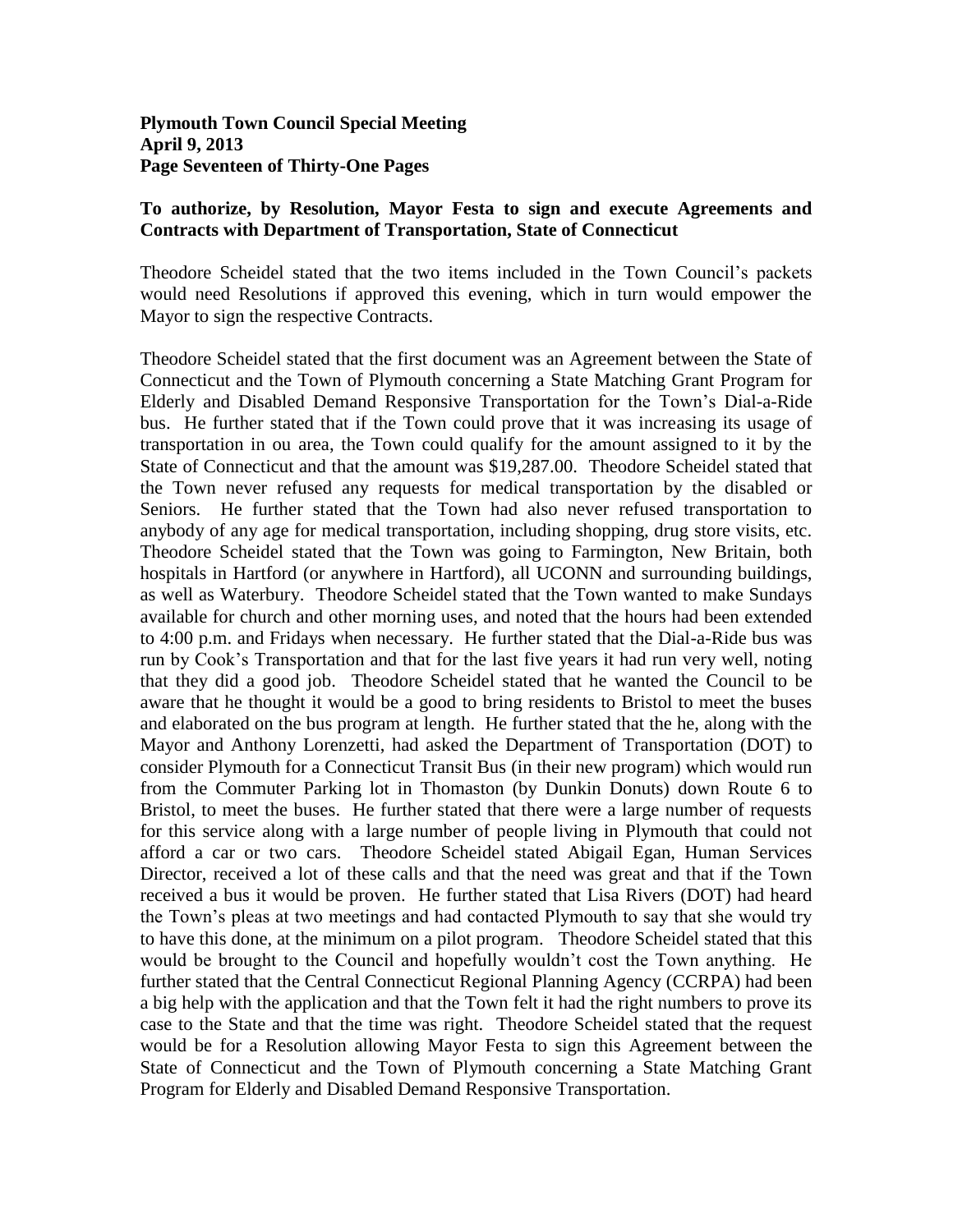# **To authorize, by Resolution, Mayor Festa to sign and execute Agreements and Contracts with Department of Transportation, State of Connecticut Cont'd.**

When questioned by Acting Chairperson Schenkel, Theodore Scheidel stated that the two Resolutions, currently in front of the Council, were exactly the same and that the Council would have to insert the name of the project.

When questioned by Town Councilman Zagurski, David Bertnagel stated that in order to comply with the written text on the Resolutions, the wording of the motion should state that the Council was authorizing both the Mayor and the Director of Finance to sign the necessary documents and that this should be done separately.

Town Councilman Zagurski made a motion, seconded by Town Councilman Foote, to authorize the Mayor, Vincent Festa, Jr., by Resolution, to sign and execute agreements and contracts, along with all necessary agreements, contracts, documents on behalf of the Town of Plymouth with the Department of Transportation of the State of Connecticut concerning a State Matching Grant Program for Elderly and Disabled Demand Response Transportation. This motion was approved unanimously.

Town Councilman Zagurski made a motion, seconded by Town Councilman Foote, to authorize David Bertnagel, Chief Financial Officer for the Town of Plymouth, by Resolution, to sign and execute agreements and contracts, along with all necessary agreements, contracts, documents on behalf of the Town of Plymouth with the Department of Transportation of the State of Connecticut concerning a State Matching Grant Program for Elderly and Disabled Demand Response Transportation. This motion was approved unanimously.

Theodore Scheidel stated that the Central Connecticut Central Regional Planning Agency (CCRPA), operating as the clearing house for State Transportation Improvement Funds Program (TIF), had asked the seven towns in the region to come up with programs that they would want approved and was funded by the State under the TIF Program.

Theodore Scheidel stated that for the first time they had a new category for the purchase of Hybrid (Electric) Municipal Vehicles and that Public Works had brought this to this attention for his thoughts. Theodore Scheidel stated that he had said it wouldn't hurt, noting that the Mayor's Office and Chairman Zovich had discussed the gas-guzzler Crown Victoria's not be replaced with the same type of car. He further stated that he had informed Anthony Lorenzetti to take a shot and he put together the request for CCRPA and had been ranked seventh with only three grants allowed. Theodore Scheidel stated that when they got to Hartford, Plymouth was the town that had applied for something green, under this category, and they made the Town number one.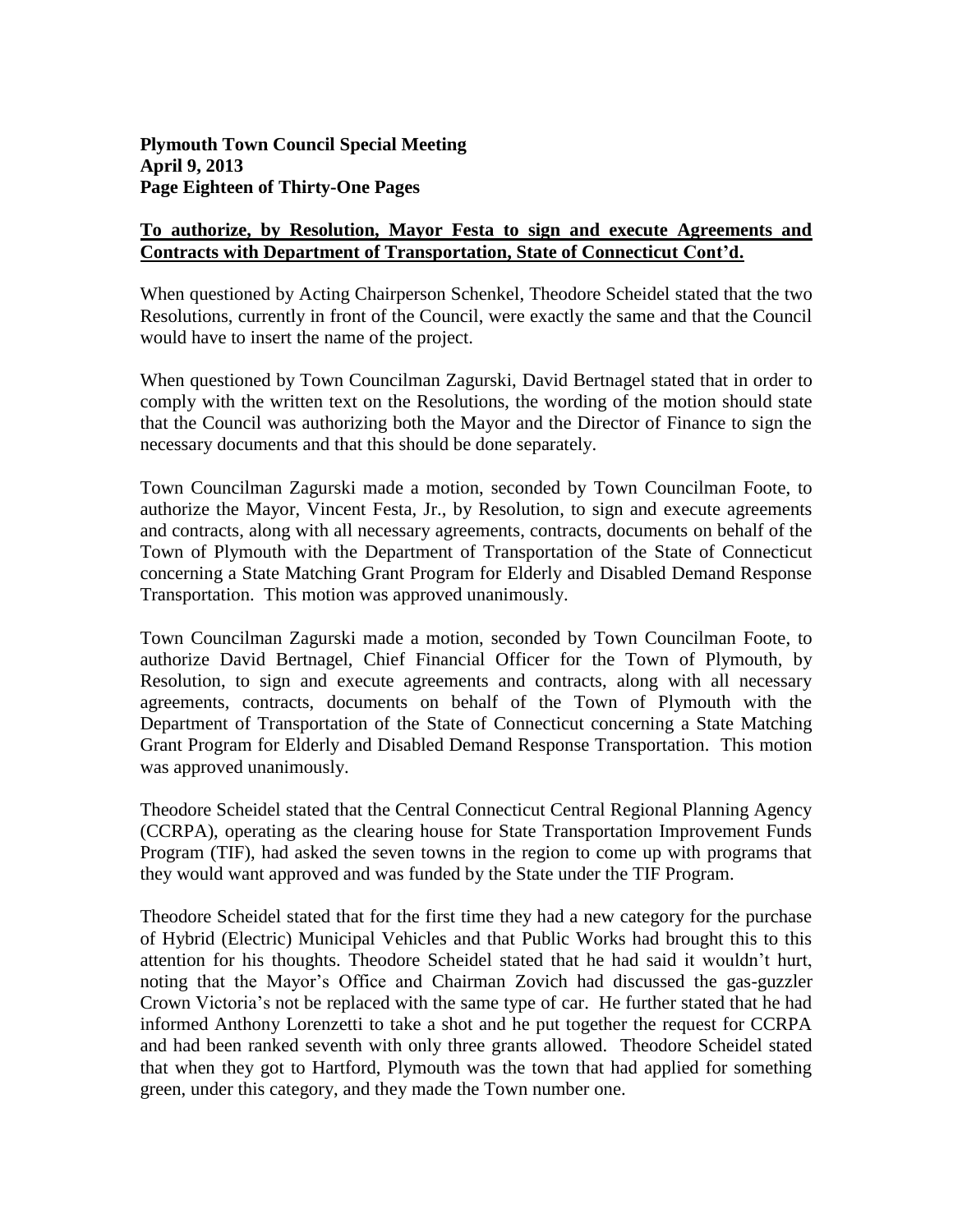# **To authorize, by Resolution, Mayor Festa to sign and execute Agreements and Contracts with Department of Transportation, State of Connecticut Cont'd.**

Theodore Scheidel stated that the Town could get up to four/five Hybrid Vehicles at \$108,155.00 with an 80/20 match meaning that the Town would have to come up with approximately \$22,000.00. Theodore Scheidel stated that the State bid price for qualifying Toyota Prius (the Town was not held to those) was \$21,631.00 and that was what the grant allotted to the Town. He further stated that the Town did not have to get five and if four seemed to be the number then that's what the Town would get. Theodore Scheidel stated that the vehicles could be used for the Building Inspector, the Zoning Enforcement Officer, the Mayor, etc. and that the mileage would increase to be a savings. He further stated that the Town was very fortunate to have gotten this grant with no other strings involved.

Town Councilman Zagurski stated that he felt this was a great deal that the Town had found, noting that the cars did not have to be Toyota Prius.

Theodore Scheidel stated that there was other State bids on other green cars.

Town Councilman Zagurski stated that he had a little concern with Clarence (Atkinson) trying to fit into a Prius because of the legroom involved.

Town Councilman Zagurski questioned if the Town had gotten an extension, noting that the date shown read that it needed to be submitted by April  $4<sup>th</sup>$ .

Theodore Scheidel stated that the April  $4<sup>th</sup>$  date shown was for the Planning Agency (CCRPA) for their review and that it would go to the State the first week in May.

Noting that it would be an electric car, Town Councilman Zagurski questioned if the Town would have to put in an electrical service somewhere.

Theodore Scheidel stated that it would be both, gasoline and electric, and that he had spoken to a Kelly Doback, a person who was familiar with electric car set-ups and who also had worked with the Town of Bethlehem with their electric plug in system. He further stated that the Town would be looking at it, noting that there were State bids on this as well. Theodore Scheidel stated that otherwise, the Town would run a cord.

Town Councilwoman Murawski questioned who else, other than the three people mentioned previously by Theodore Scheidel, would be using the cars.

Theodore Scheidel stated that Public Works might use one (Charlie Weigert) and that the Town might indeed use the five vehicles.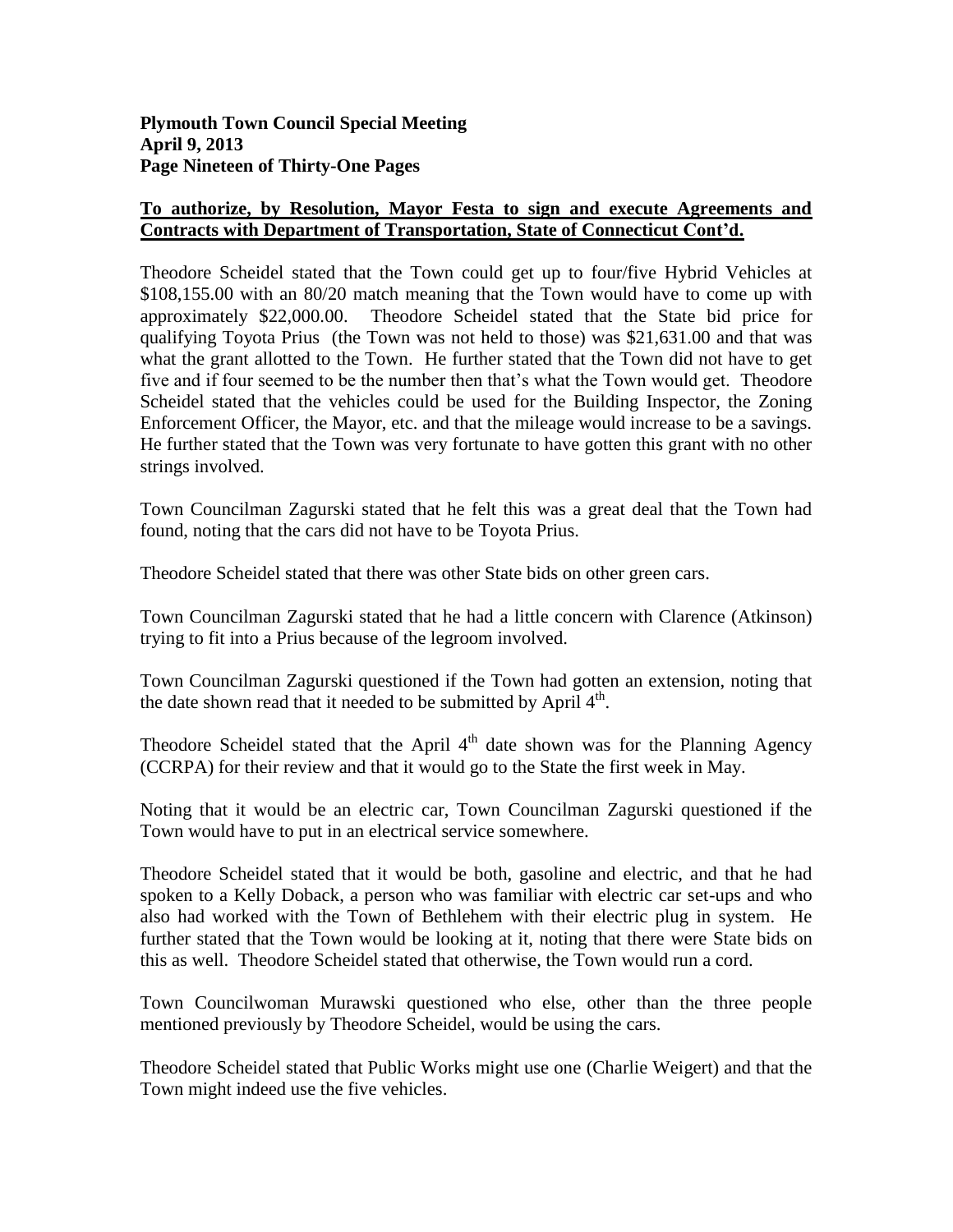# **To authorize, by Resolution, Mayor Festa to sign and execute Agreements and Contracts with Department of Transportation, State of Connecticut Cont'd.**

When questioned by Town Councilman Foote, David Bertnagel stated that these vehicles would replace the old Crown Victoria's and that the Crown Victoria's would be going up for Surplus Auction.

Town Councilman Ferreira made a motion, seconded by Town Councilwoman Murawski, to authorize Vincent Festa, Jr., by Resolution, to sign and execute agreements and contracts, along with all necessary agreements, contracts, documents on behalf of the Town of Plymouth with the Department of Transportation of the State of Connecticut for the purchase of Hybrid Electric Vehicles. This motion was approved unanimously.

Town Councilman Ferreira made a motion, seconded by Town Councilman Zagurski, to authorize David Bertnagel, Chief Financial Officer for the Town of Plymouth, by Resolution, to sign and execute agreements and contracts, along with all necessary agreements, contracts, documents on behalf of the Town of Plymouth with the Department of Transportation of the State of Connecticut for the purchase of Hybrid Electric Vehicles. This motion was approved unanimously.

# **To enter into Executive Session for Contractual/Personnel issues; pending litigation; Town-wide security issues**

Town Councilman Ferreira made a motion, seconded by Town Councilwoman Murawski, to move into Executive Session at 8:29 p.m., for Contractual/Personnel issues; pending litigation; Town-wide security issues. This motion was approved unanimously.

Acting Chairperson Schenkel stated that the Plymouth Town Council would be inviting David Bertnagel, Paul Pronovost and Theodore Scheidel into the Executive Session. Present for the Executive Session was David Bertnagel, Town Councilman Ferreira, Town Councilman Foote, Town Councilwoman Murawski, Paul Pronovost, Theodore Scheidel, Acting Chairperson/Town Councilwoman Schenkel, and Town Councilman Zagurski.

Acting Chairperson Schenkel called the Plymouth Town Council Special Meeting back into Regular Session at 9:35 p.m.

# **To take action, as maybe necessary, from Executive Session**

Town Councilman Zagurski made a motion, seconded by Town Councilman Foote, to increase the hours of the Town Clerk, the Tax Collector and the Receptionist from 35 to 37.5 hours per week. This motion was approved unanimously.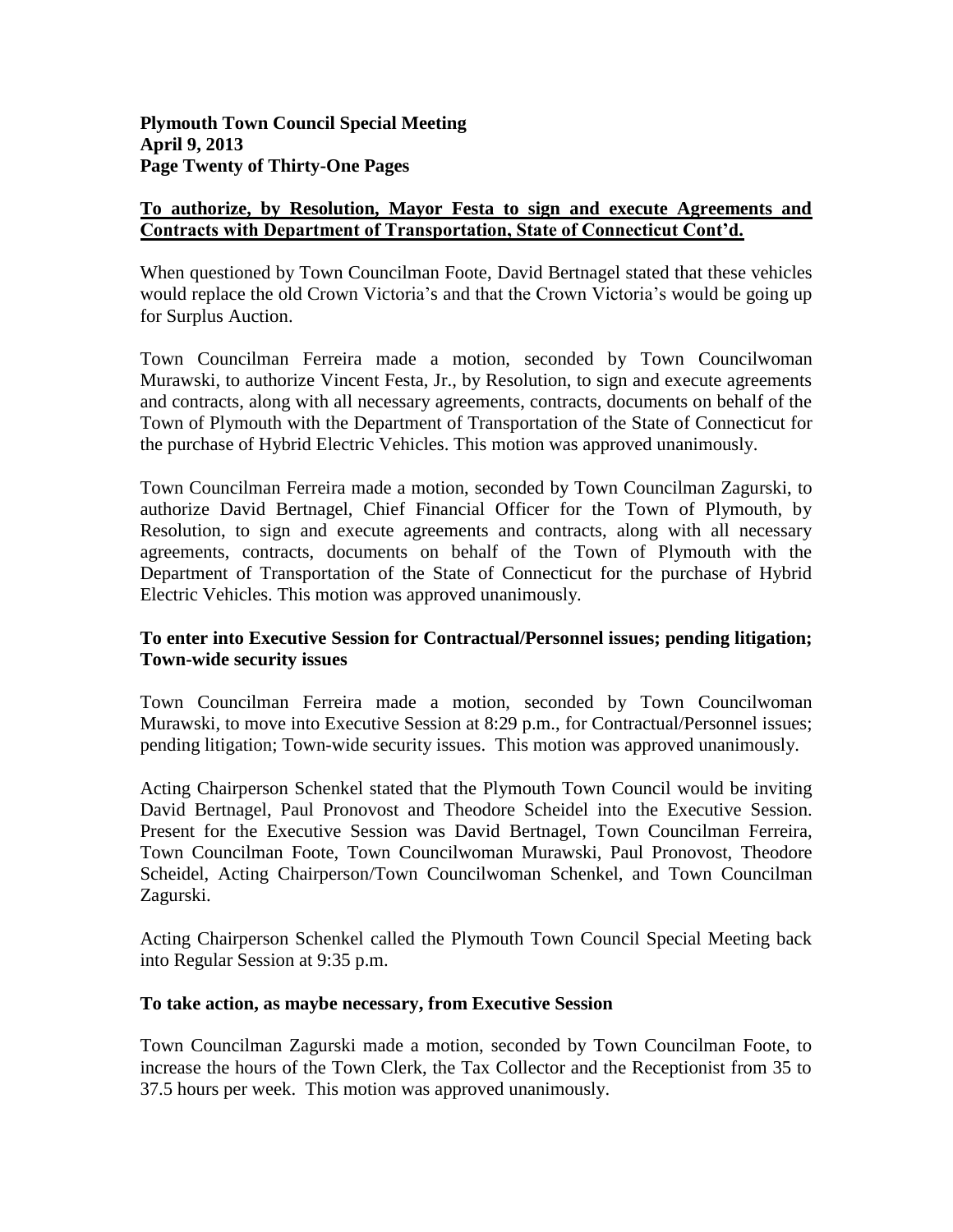# **Plymouth Town Council Special Meeting April 9, 2013 Page Twenty-One of Thirty-One Pages**

# **To take action, as maybe necessary, from Executive Session Cont'd.**

Town Zagurski made motion, seconded by Town Councilwoman Murawski, to give the part time and full time Librarians, in the Classified Service, a raise of 2.75 percent, effective July 1, 2013, a two percent bonus effective May 1, 2013, and Cost Sharing for Insurance of 16 percent, effective July 1, 2013.

#### Discussion:

Town Councilman Zagurski stated that the Library Personnel had not received a raise in over three years and so by giving them a three percent increase it was truly a one percent raise per year.

When questioned by Town Councilman Zagurski, David Bertnagel stated that was a correct statement and that the cost sharing was at 14 percent and would go to sixteen percent and would effectively reduce their raise a little bit further because of the increased cost sharing rate being approved.

Vote: Town Councilman Ferreira/yes; Town Councilman Foote/yes; Town Councilwoman Murawski/yes; Town Councilman Zagurski/yes. Motion passed. (See Motion on Page Twenty-one)

# **To discuss Financial reports/Winter Storm expenses per David Bertnagel**

David Bertnagel distributed copies of Financial Reports to the Town Council for review and discussion.

David Bertnagel stated that the distributed presentation was the Board of Finance's draft budget proposals made to date in the budgetary process, noting that it was presented last evening.

David Bertnagel stated that it went by every department and reviewed the summary column by column, noting that the report contained both the revenue and the expenditure components.

David Bertnagel stated that the revenues were coming in based upon the State's estimates, noting that \$270,605.00 under last year's amount due to grant reductions, etc. and that if we were to approved the budget flat (with no expenditure increases) we would need to make the appropriation piece to balance out the budget (keep it the same) or an equivalent 3.7 mills on its own merit. He further stated that the Board of Finance expenditure increased to \$243,770.00, which equates to a .333 mill increase and if the budget were approved today it would be a 7.0 mill increase or two percent.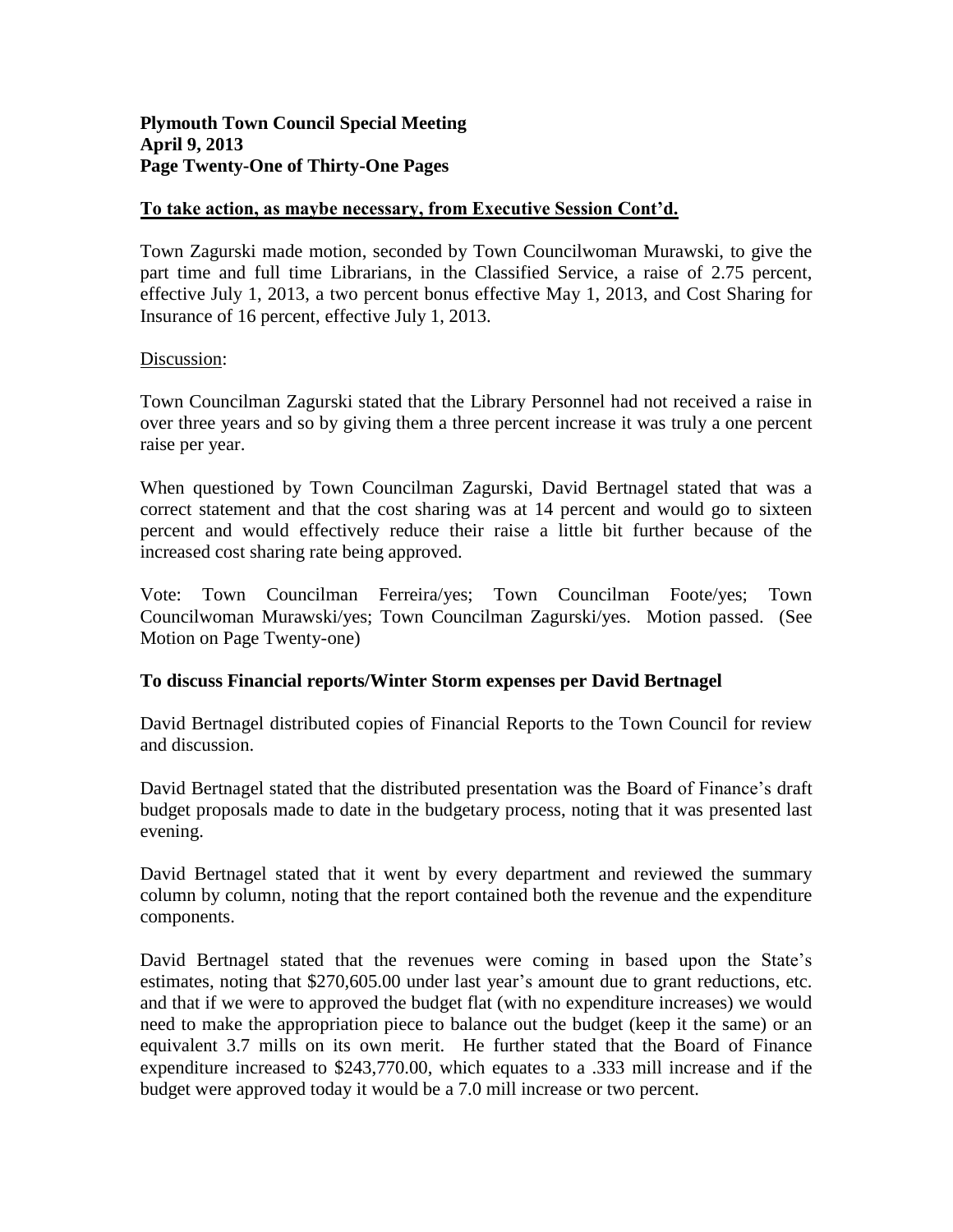# **Plymouth Town Council Special Meeting April 9, 2013 Page Twenty-Two of Thirty-One Pages**

#### **To discuss Financial reports/Winter Storm expenses per David Bertnagel Cont'd.**

David Bertnagel stated that the Board of Finance was still going through its deliberations and meeting on Monday's and Thursday's, noting that Town Councilwoman Schenkel had been attending the meetings regularly. David Bertnagel stated that the Board of Finance would be discussing the Town's revenues and encouraged everyone to attend, noting that the Board would be trying to come up with additional revenues to reduce the budget. David Bertnagel welcomed everyone to examine the information, noting that it was a draft report at this report in time.

David Bertnagel stated that the under the Mayor's Report, there was an item that noting that the State of Connecticut was closing out projects and the Town of Plymouth did not have the signature on the Fisher Ball Fields Project, which had a balance of \$12,000.00 at the State Bond Commission. Citing that through the deliberations of State Representative Whit Betts and other State Legislature Representatives, David Bertnagel stated that it was made known that they would be willing to guide the Town in the right direction for the final close out paperwork. He further stated that the Town Council could proceed forward and had the authority to potentially re-utilize \$12,000.00 in funds from the program and put it towards the Skate Park. David Bertnagel stated that if any of the Council members had a problem with this proposal he would close it out and the money would be returned to the State.

Town Councilman Zagurski stated that he would be more than happy to have David Bertnagel transfer the money to the Skate Park.

David Bertnagel distributed copies of his annual report compilation (end of the year covering approximately seven-year history) on the number of bids and documents received by the Town and the actual dollar amounts. He further stated that this report was only Town-wide items, no Board of Education, covering paving, police cars, fire trucks, etc., noting the number varied depending on what the Town had bid out. David Bertnagel stated that in 2011/2012, the Town had Town advertised 23 bids, 0 (zero) Council Bid Waivers, 0 (zero) Administration Bid Waivers, 13 RFP's/RFQ's (technically specific for Professional Services), 12 quotations between the \$5,000-\$10,000 threshold, State Agency and Other Bids (CROG, State of CT) for a total of 64 different bids processed last year with a value of \$5,415,000.00, noting that the Town had been in pretty good compliance since 2005/2006. David Bertnagel stated that this was an upward trend citing the figures and noted that there was supplemental information for the Council's perusal.

David Bertnagel stated that in the past, the Town had a number of bounced checks and non-sufficient fund checks, noting that the Town was charged for them.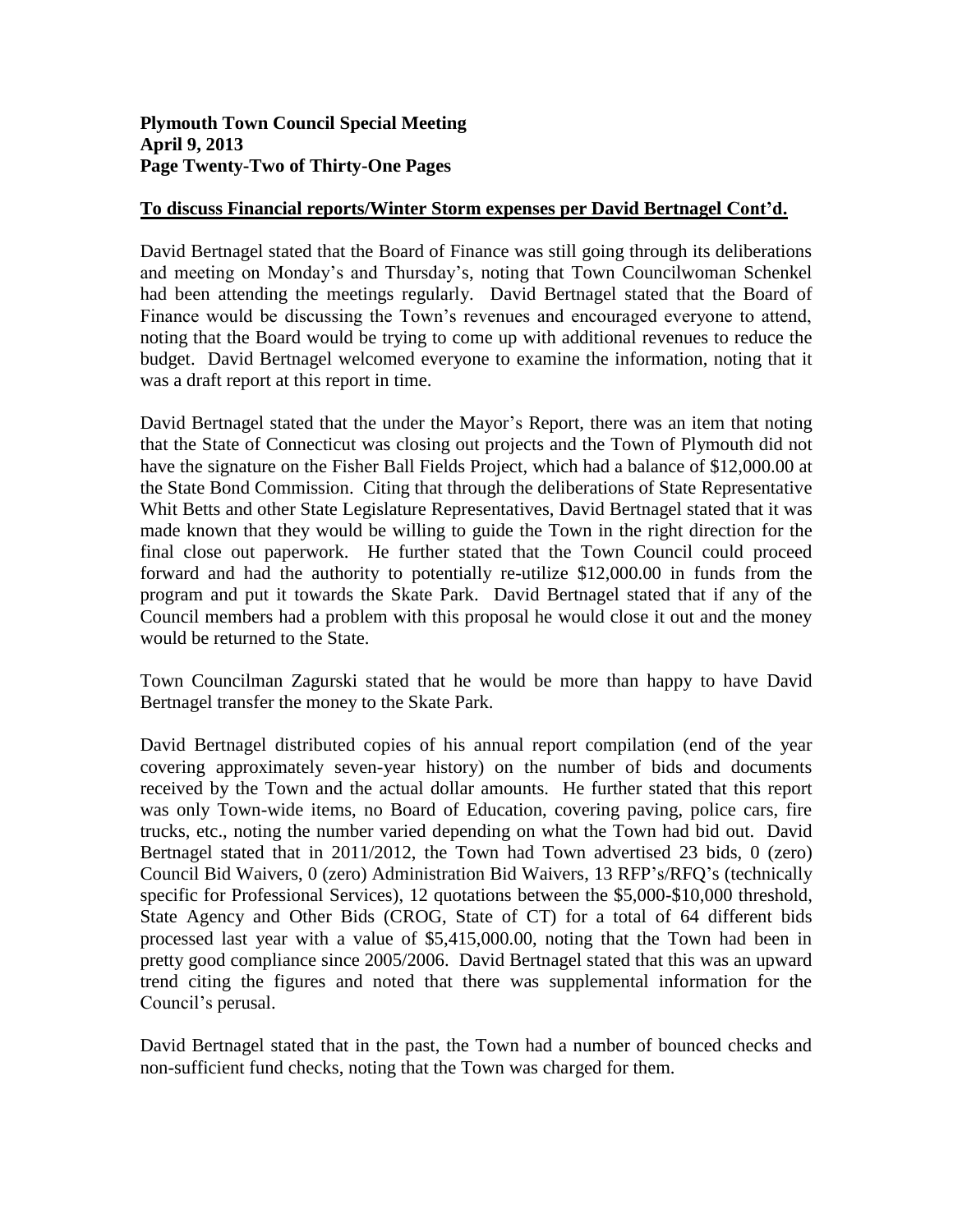### **Plymouth Town Council Special Meeting April 9, 2013 Page Twenty-Three of Thirty-One Pages**

# **To discuss Financial reports/Winter Storm expenses per David Bertnagel Cont'd.**

David Bertnagel stated that over the years there had been a variety of fee structures in the different Town Hall Departments, i.e. \$5.00, \$25.00, \$30.00. He further stated that because of the market-banking crisis, fees were raised and that the Town does not get exempted from bounced check fee charges, noting that he wanted to make a consistent policy across the board for all Departments. Noting that there was nothing on file in the Town for this particular item and that the Council was the fee setting agency for the Town, David Bertnagel stated that the fee could be adjusted in the future, noting that it was a formality issue that he would like the Town Council to consider for next month's meeting. David Bertnagel distributed copies of the bonding items entitled "Town of Plymouth Projects Report", noting that it was a synopsis of the accounts for the variety of different areas. He further stated that the Burr Road/Harwinton Avenue Project came in way under the estimates of the approved 1.2 million Bonding Projects authorization. David Bertnagel stated that Anthony Lorenzetti had applied and finished up the paperwork for the State of Connecticut (DEEP) grant earmark, noting that the Town should be receiving the funds shortly. David Bertnagel stated that the work should be finished up in the Spring. David Bertnagel stated that \$174,663.10 out of the \$425,000.00 allocation (\$2,237.00 encumbered-balance of \$248,099.00) had been spent for the front part of the building, demolition and the rebuild. David Bertnagel stated that the Beach Avenue and Bemis Street Study was moving forward, noting that the Town had received notice from Congressman Murphy's Office that the grant (most likely) would be received for the Plainville/Plymouth/Bristol Pequabuck River Study. He further stated that this would be for the Beach Avenue area. David Bertnagel stated that the Capital Improvements Committee had been conducting a lot of interviews, noting that Rodney Houle, Chairman, Capital Improvements Committee, had been reporting his updates to the Council nearly every other month. David Bertnagel stated that \$63,270.00 had been encumbered for the North Main Street Bridge for the Consultant Architectural Design person and that the Town would be receiving the 33 percent reimbursement for the project. David Bertnagel stated that this was another grant for the Town and that paperwork would be forthcoming for the Resolution. David Bertnagel stated that \$51,000.00 had been spent (to date) for the Seymour Road Project three million-dollar project and noted that final designs and/or other design work would come be coming before the Council. He further stated that the homes in the area were being surveyed and visited in order to keep them updated on the forward movement. David Bertnagel stated that Town Legal Counsel had been involved with the property reallocations to allow right of ways, etc. He further stated that the final Design Work would have to go through Planning and Zoning Commission for their review and the Public input and then would come back to the Council for final award and presentation. David Bertnagel reviewed the 4.8 million Road Projects, which included the chip sealing, crack sealing, mill and overlay, and base rehabilitation.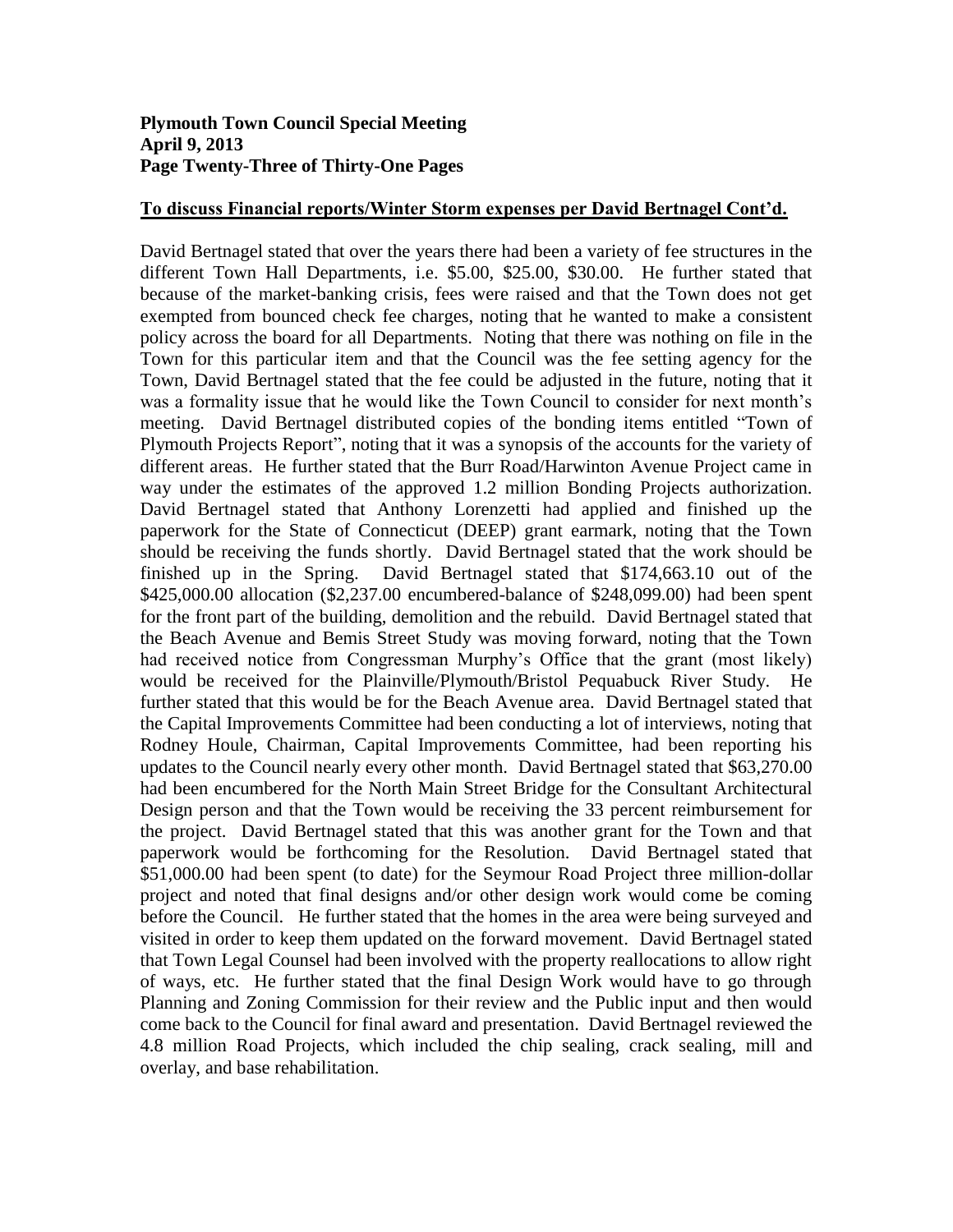# **Plymouth Town Council Special Meeting April 9, 2013 Page Twenty-Four of Thirty-One Pages**

### **To discuss Financial reports/Winter Storm expenses per David Bertnagel Cont'd.**

David Bertnagel distributed copies of the Blizzard Charlotte Event costs for the Town of Plymouth, noting the expenses totaled \$214,261.68 (as of today), Overtime was \$42,000.00, Regular wage of \$72.08, \$170,229.75, of which almost \$100,000.00 was spent for shoveling off the snow from the school roofs after the storm events. David Bertnagel stated that the Town was eligible for a 75 percent grant and that the Town had to pick a 48-hour window to choose it from due to the nature of the Presidential declaration. He further stated that the best advantage would be to apply for \$68,760.00 for reimbursement under the 75% rule. He further stated that unless changes were made, the Town would have to expend \$162,962 and the estimated grant (at this time) for this storm was \$51,570.00. David Bertnagel stated that he would be asking the Council for an additional appropriation to be referred to the Board of Finance and then approved at a Town Meeting. He further stated that as things stood right now, the Town would be on the hook for \$160,000.00 in costs for things that had to be done for the storm, noting that the Town was better off than a lot of communities. David Bertnagel stated that he commended the Public Works Department for having the Town opened on the Sunday after the storm and that their work had been phenomenal.

Acting Chairperson Schenkel thanked David Bertnagel for the nice job he had done with his reports this evening.

David Bertnagel stated that he would have the quarterly reports for the Council next month, noting that the Town was in pretty good shape for the current year given the snowstorms and the expenses involved.

At the request of Acting Chairperson Schenkel, David Bertnagel stated that he would get the information to the Council prior to next month's meeting.

#### **Liaison Reports**

Town Councilman Foote stated that he had attended the Housing Authority Meeting and that they had decided to have a sign-in sheet at their office.

Town Councilman Foote stated that there was an issue concerning the allowed number of vehicles per person at the Park, noting that it should be only one.

Town Councilman Foote stated that the Maintenance worker had concerns about some of the apartments and was addressing them.

Town Councilman Foote stated that the Public Works crew had done an excellent job clearing the snow during the storm.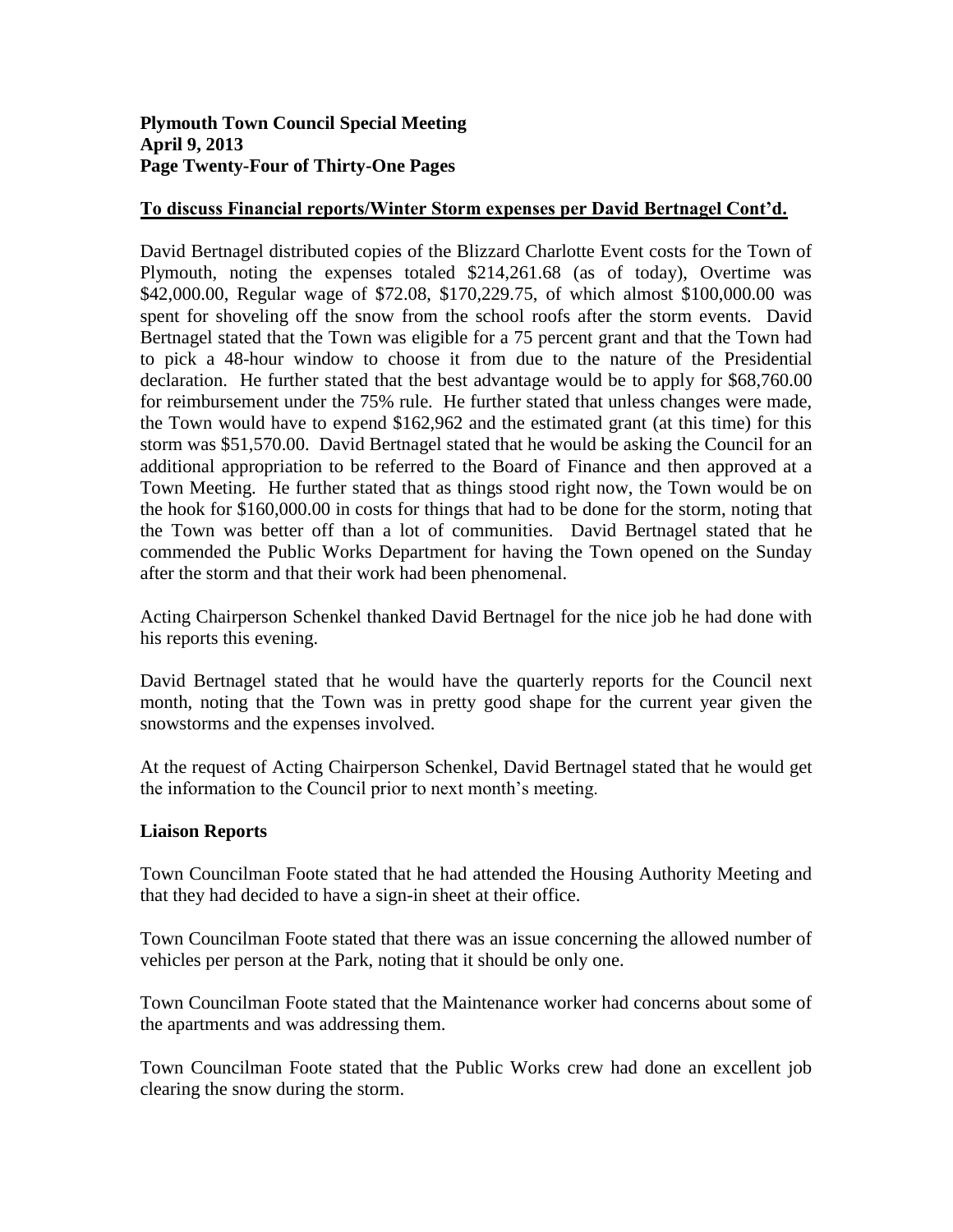### **Plymouth Town Council Special Meeting April 9, 2013 Page Twenty-Five of Thirty-One Pages**

#### **Liaison Reports Cont'd.**

Town Councilman Foote stated that the Maintenance worker had also acknowledged this, and that they were having problems with the heat pumps, noting that they had to be kept clear of snow.

Town Councilman Foote stated that the Police Chief had informed the Housing Authority that the Park was under surveillance regarding drug issues.

Town Councilman Foote stated that the Commissioners had questioned why the Park laundry was not opened on weekends.

Town Council Foote stated that surveillance security cameras verses security officers, had been discussed, noting that the cameras would be very expensive and could not positively identify people due to the layout of the Park.

Town Councilman Foote stated that it was suggested that residents be assigned stickers for the Brush Dump.

Town Councilman Foote stated that the Housing Authority met on Monday mornings at 9:00 a.m., and that due to his work scheduled he doesn't always make the meetings.

Town Councilman Foote stated that he had attended the Fire Commission Meeting and that the Board had questioned why they had not been invited to the Board of Finance Budget Meeting.

When questioned by Town Councilman Foote, David Bertnagel stated that the Board of Finance had met with Chief Sekorski last week.

Town Councilman Foote stated that when the Board of Finance had questioned why they had raised their budget, it was noted that the fire ladder truck needed repairs because of its age.

Town Councilman Foote stated that there were still some roof leaks and that they were planning to clean and paint the Bay Room.

Town Councilman Foote stated that the Fire Department's Awards Night was being held this coming Friday at the Lyceum.

Town Councilman Foote stated that it was noted by the Treasurer that 84.6 percent of the Budget had been spent.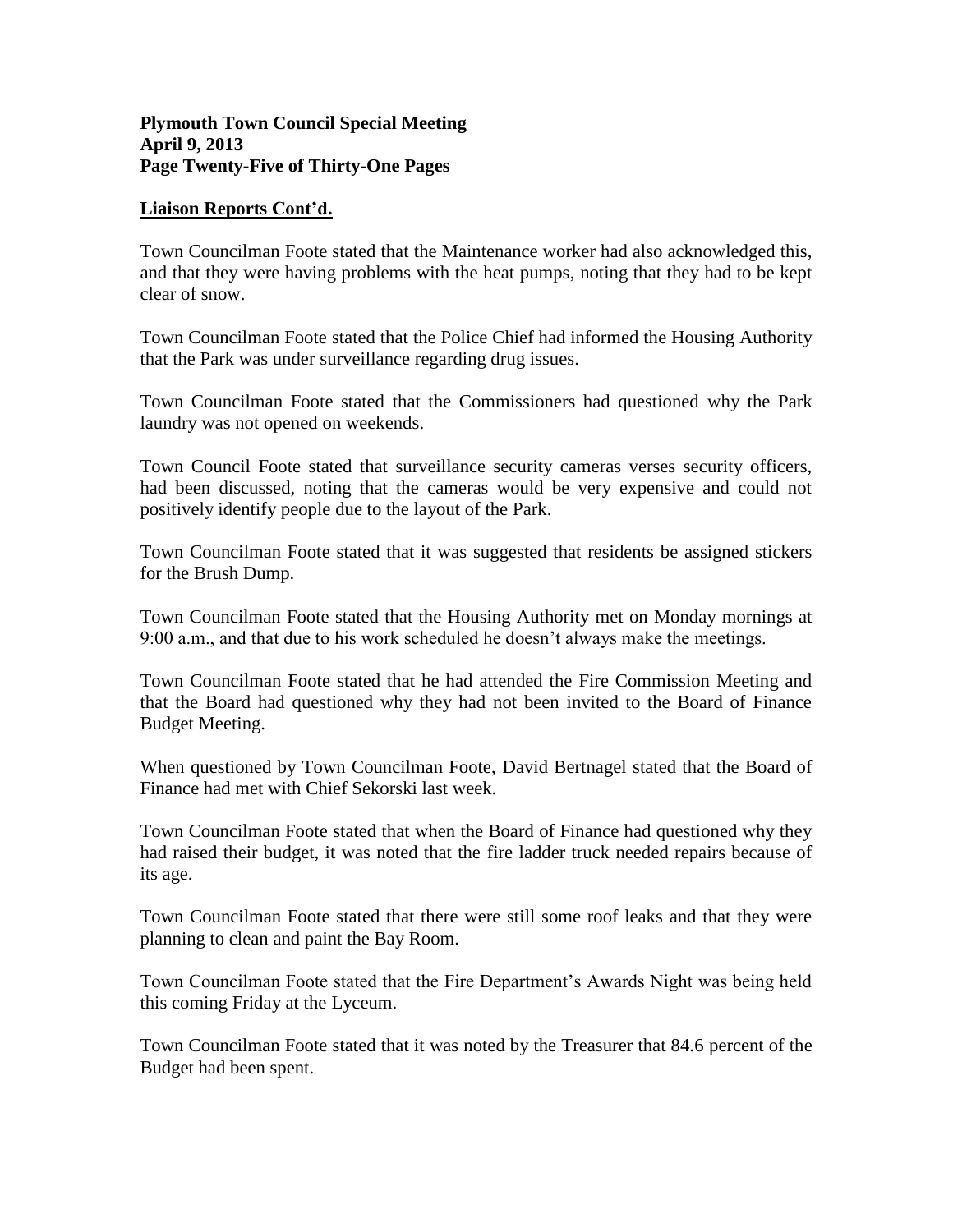### **Plymouth Town Council Special Meeting April 9, 2013 Page Twenty-Six of Thirty-One Pages**

#### **Liaison Reports Cont'd.**

Town Councilman Foote stated that Building Maintenance, radio repairs and truck repairs had risen.

Town Councilman Foote stated that the Fire Marshal had attended some training sessions, had performed 15 inspections, and had submitted his Budget, which included training, office supplies and communications.

Town Councilman Foote stated that there was a question regarding the status of the two Deputies that had resigned.

Town Councilman Foote stated that the Fire Department had been doing some blood borne pathogen and HAZMAT training. He further stated that they were getting some equipment for the Training Department, was smoke generators (makes artificial smoke), as well as some DVDS for instruction in foam.

Town Councilman Foote stated that the Junior Corps had held a pasta dinner the same week of the Commission meeting.

Town Councilman Foote stated that he had attended the Historic Property Commission Meeting and a discussion had taken place regarding the sales of commemorative bricks to be used in the landscaping of the area around the Waterwheel, noting that the work would be starting soon. He further stated that there would be approximately 1,000 available bricks.

Town Councilman Foote stated that the Historic Property had a discussion concerning the removal of the brick wall, noting that everyone present was not in agreement about its removal.

Town Councilwoman Murawski stated that the WPCA would be opening bids this coming Friday for the Denitrification Project.

Town Councilwoman Murawski stated that the Planning and Zoning Commission had approved a site plan modification for PM Sales, a company going into the Industrial Park on Lassy Court. She further stated that the modification would allow PM Sales to increase the size of their building by approximately 1,700 square feet.

Town Councilwoman Murawski stated that Khara Dodds had announced at the Planning and Zoning Commission meeting that she would be leaving the Town of Plymouth to take the position of City Planning Director in Hartford, CT.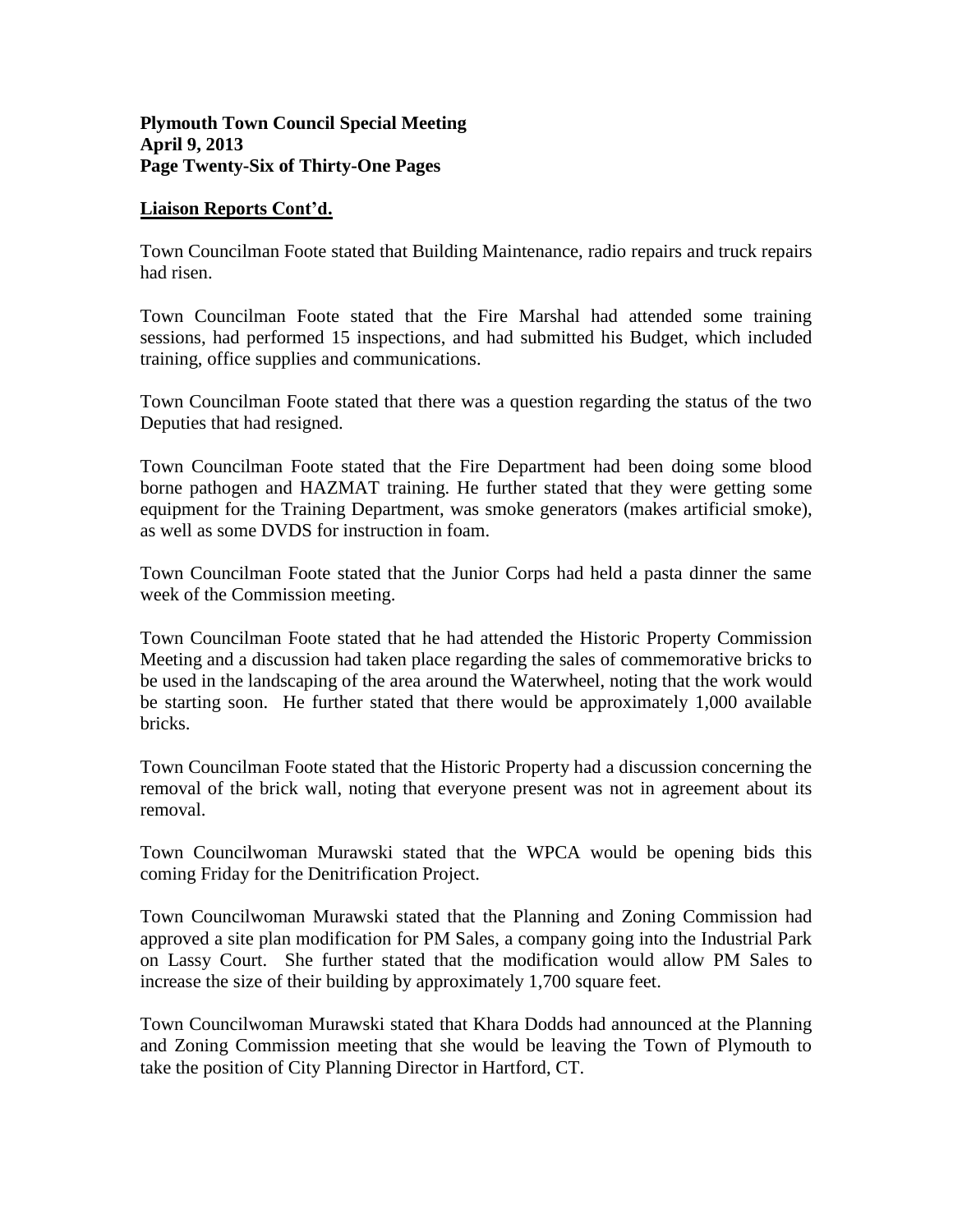### **Plymouth Town Council Special Meeting April 9, 2013 Page Twenty-Seven of Thirty-One Pages**

#### **Liaison Reports Cont'd.**

Town Councilwoman Murawski stated that the Inland/Wetlands Commission wanted the Council to know that they were short three members, one regular and two alternates, and hoped to get the positions filled as soon as possible.

Town Councilwoman Murawski stated that the Inland/Wetlands Commission had approved a temporary boat ramp for the North Street Reservoir to allow for the DEEP Fish Study, previously discussed at Council.

Town Councilwoman Murawski stated that the North Street Reservoir Ad Hoc Committee had met last night, were tweaking their recommendations for the Council and hoped to finish up their work next month and have their report ready for the Council's June Meeting.

Town Councilman Ferreira stated that the Board of Education had a presentation by the Plymouth Center School on PAL (Principal's Advisory League) and briefly explained their purpose, noting it centered on anti-bullying atmosphere in the Town's schools. He further stated that it was a great presentation.

Town Councilman Ferreira stated that March was Board of Education Appreciation Month and that the Art Teachers from each of the schools had students submit artwork and paperweights for each of the Board of Education members.

Town Councilman Ferreira highlighted Terryville High School activities as follows: a Field Trip for the Band/Chorus to Ocean City, MD, the Boy's Basket Ball won the State Quarter Finals for the first time since 2009; the Wrestling Team won the Berkshire Championship this year and their coach, Peter Veleas, was named Class S Wrestling Coach of the Year; Elliot Willion won the State Wrestling Championship for Class S; Tyler Trillo, a Junior, scored his 1,000 point for the Basketball Team during the last game of the season and that the Terryville High School Band performed in the New Haven Saint Patrick's Day Parade and placed second out of 15 bands.

Town Councilman Ferreira stated that CABE Day on the Hill took place and that the Board of Education members had spoken to different legislatures. He further stated that Chairman Pat Perugino had the opportunity to speak to the Governor.

Town Councilman Ferreira stated that the next Board of Education Meeting had been scheduled for tomorrow night.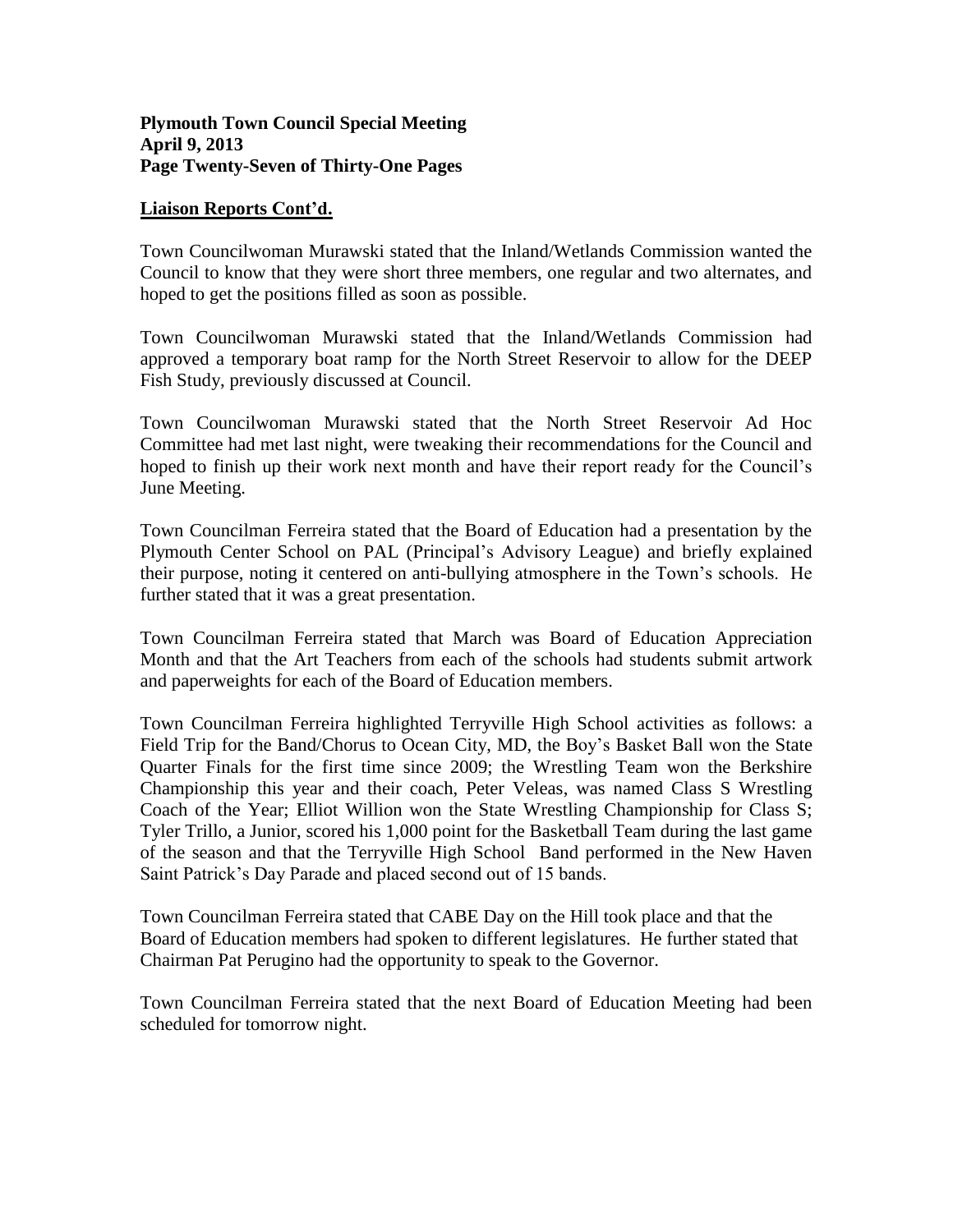### **Liaison Reports Cont'd.**

Town Councilman Ferreira stated that he had met with Anthony Lorenzetti, Director of Public Works and James Schultz, Highway Superintendent, and had reviewed the Department's work for the month of March in detail.

Town Councilman Ferreira stated that Public Works had been very busy with coldpatching potholes during the month of March and had picked up pieces of damaged curbing throughout the Town. He further stated that the Department had cut brush from the silt pond on Jan Court, had removed various Town trees (some of that work was subcontracted), had prepared equipment for several winter storm events, had plowed and salted roads and parking lots and had repaired and replaced catch basins in the Preston and Fountainhead Road area. Town Councilman Ferreira stated that the Department had also straightened out and replaced street and traffic signs. Town Councilman Ferreira stated that the Public Works Department office work had included Task Meetings with the Energy Task Force, meetings with the Community Garden; they had met with Connecticut Water regarding the Burr/Harwinton Road Project, that they had attended Board of Education Meetings, as well as Employee Meetings. He further stated that they had submitted the Fall Mountain Water Road Project to the Department of Transportation for Design Work, they had worked with the WPCA on the Denitrification Project, that pre-bids had been sent out, they had sent out mailings for the Seymour Road Project and that they had installed some signs. Town Councilman Ferreira stated that March Permits included two (2) Demolition Permits and that the Metal Reimbursements had totaled \$727.70.

Town Councilman Zagurski stated that the Economic Development Commission had a new Website and encouraged everyone to look at it, noting that it showed the available spaces in Town for businesses.

Town Councilman Zagurski stated that the Economic Development Commission would be contacting the State of Connecticut to change the Business Use Regulations in Phase III in the Industrial Park in order to get different styles of businesses in there instead of just manufacturers.

Acting Chairperson Schenkel stated that the Human Services Commission had been cancelled due to inclement weather.

Acting Chairperson Schenkel stated that due to inclement weather, the Police Commission had been rescheduled to a Special Meeting. She further stated that at the Special Meeting, the Commissioners had decided to change the General Order so that a Police Sergeant would only need three years before he/she could take the Second in Command test.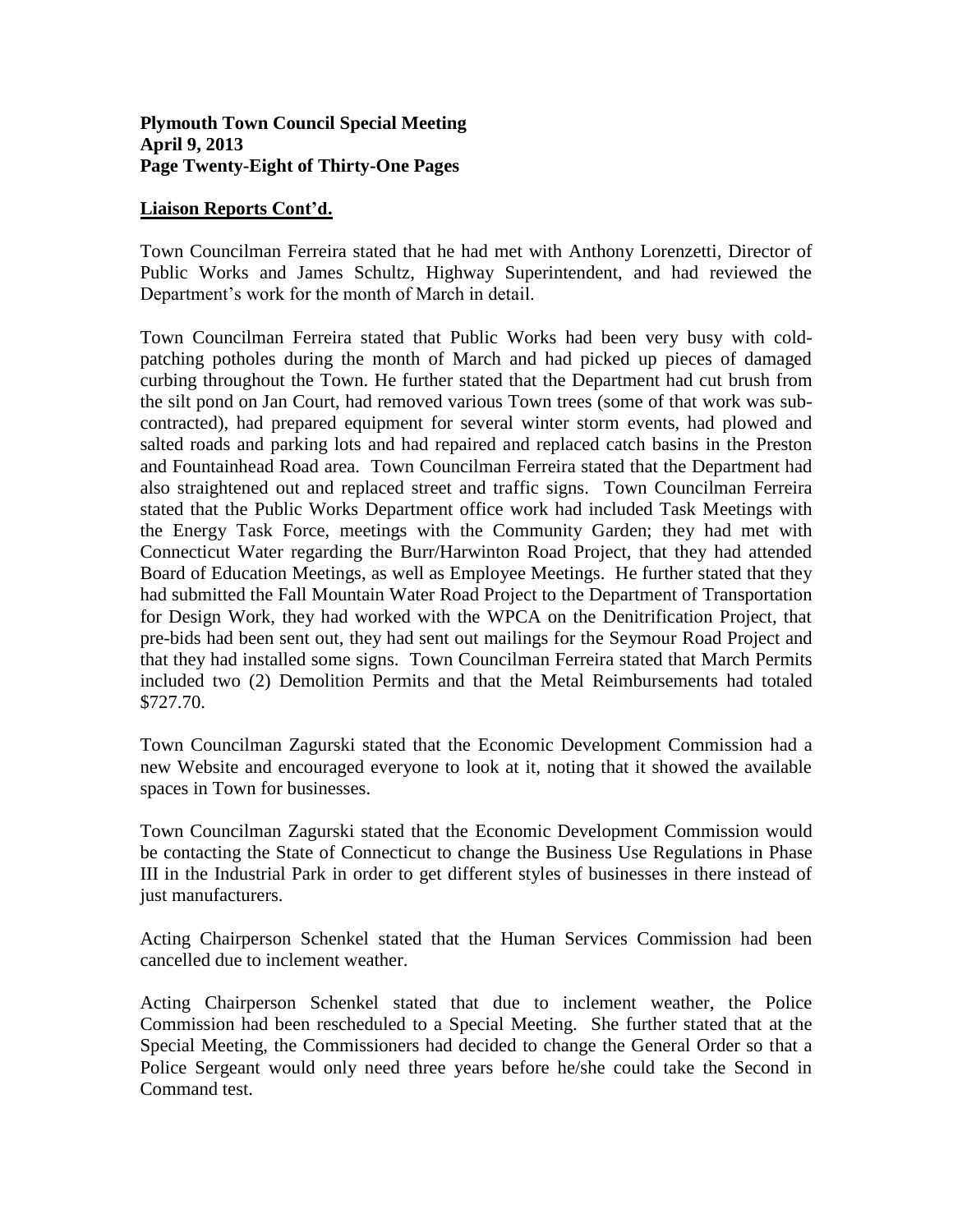### **Plymouth Town Council Special Meeting April 9, 2013 Page Twenty-Nine of Thirty-One Pages**

### **Liaison Reports Cont'd.**

Acting Chairperson Schenkel stated that she had attended the Board of Finance Meetings and that the Chairman, Ralph Zovich, had announced that the Public Hearing for the Budget would be held on April 23, 2013, at 7:00 p.m., in the Town Hall Community Room.

#### **Public Comments**

Melanie Church stated that she believed the last Town Council voted that the Acting Assistant Chief and it was promised that one of the local guys could be promoted from within so she assumes that has all been done and maybe that would increase the morale between the sergeants.

Melanie Church stated that there was \$80,000.00 chip sealing micro surfacing material which had been meant for Altair Drive, part of the 9 million, and that she understood it was sitting up at C & C Hydraulics and questioned why it wasn't put down and also questioned if the effectiveness of it had been diminished through the winter months.

Melanie Church questioned David Bertnagel if the high school Chart of Accounts had been completed for the State's Audit.

Acting Chairperson Schenkel requested Melanie Church direct her questions to the Town Council.

Melanie Church stated that she wanted to know if the Chart of Accounts had been completed for the Town Garage building for the insurance section and the new section before the Town starts the third section, so that the cost would be known now, not a surprise at the end.

Melanie Church stated that she wanted Wilton Road checked into because the perforated pipes were plugged and it was serious.

Melanie Church stated that she hoped Harwinton Avenue would get fixed for the third time or maybe a subcontractor could fix it before it freezes and someone gets killed, noting that she was referring to the location in front of the white house on the right side of the road and that she could show Town Councilman Zagurski where it was on the downward slope. Melanie Church stated that she went over there and got down with a level and that believe it or not the catch basin was higher in the road so the water can't reach there and it's going into the middle of the road and puddling there and that it could freeze there and someone could slide off there and the Town would be liable.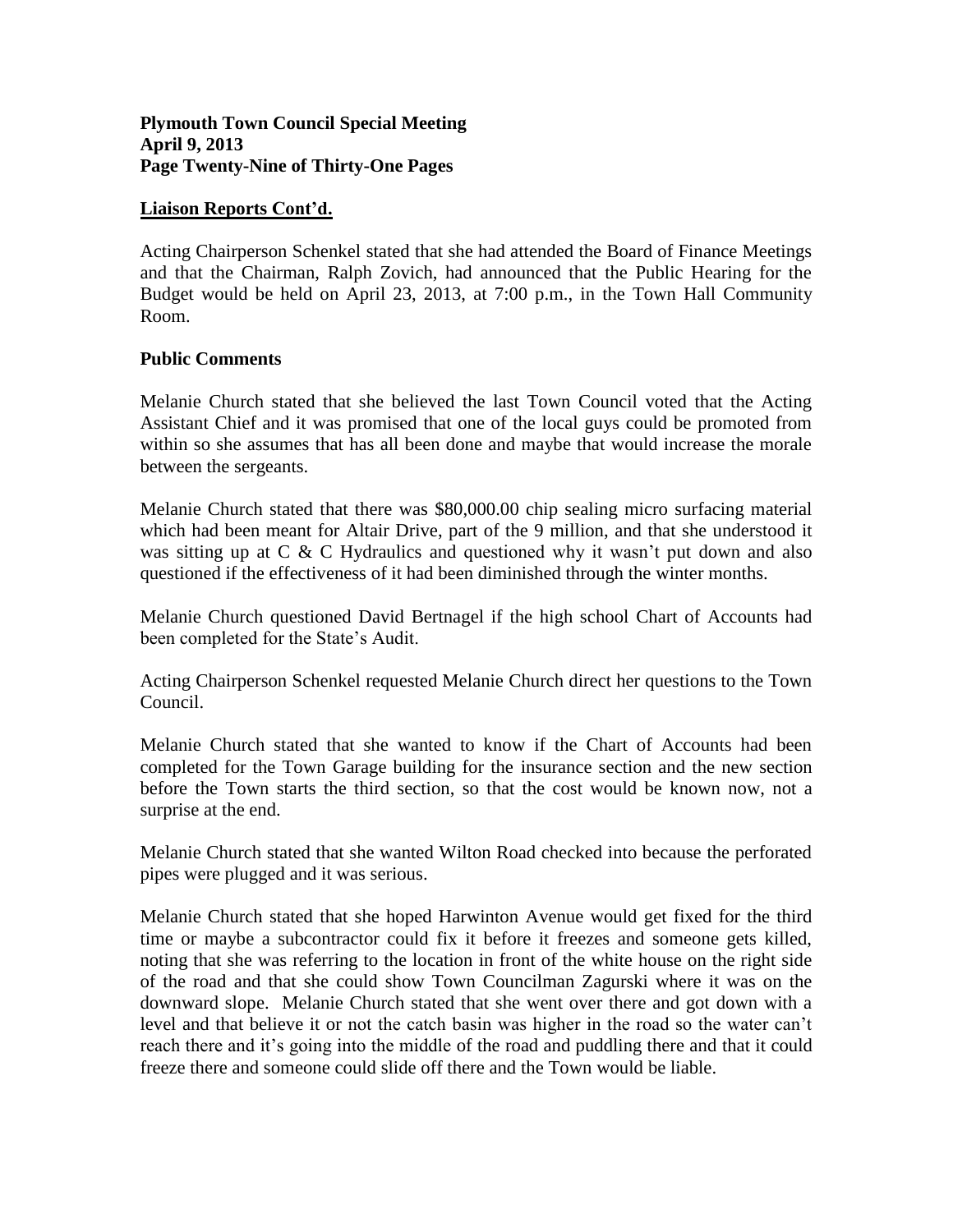### **Public Comments Cont'd.**

Melanie Church stated that Wilton Road never went out for bid and it still bothered her.

### **Council Comments**

Town Councilman Zagurski stated that he saw Mr. and Mrs. Gomme at the Council Meeting (earlier this evening) and that they had been working feverishly to get the Community Garden through the Town for this year's planting season.

Town Councilman Zagurski stated that the Town had asked Mr. and Mrs. Gomme to go to Inland-Wetlands, to attend a Public Hearing scheduled for this coming Thursday and to attend the Economic Development Commission Meeting tomorrow night. Town Councilman Zagurski stated that he wanted to publically thank Mr. and Mrs. Gomme for their efforts and that hopefully, the Community Garden would be processed.

When questioned by Town Councilman Zagurski, Acting Chairperson Schenkel stated that Mr. Gomme did not have to come back before the Town Council because the Town Council had already approved the project.

Town Councilman Foote stated that he had spoken to Mr. Gomes regularly and felt that there was a lack of communication on the Town's side. He further stated that if it was him, and the Town said to go ahead with it, he would, noting that time was of essence in order not to miss the planting season.

Town Councilman Foote stated that Mr. Tonn had offered to plow a portion of it to get it started. Town Councilman Foote stated that it was a worthwhile project and once it got rolling there would be many people interested. He further stated that he felt it would keep some of the people riding quads on the property, out.

Town Councilman Zagurski wanted it to be noted that under the Mayor's Report, there was a note that the Public Works Amnesty week began on April  $27<sup>th</sup>$  and ran through May  $11^{\text{th}}$ .

Acting Chairperson Schenkel stated that the Terryville Congregational Church was celebrating their  $175<sup>th</sup>$  Anniversary on April  $28<sup>th</sup>$  at 2:00 p.m., for everyone interested in attending.

Acting Chairperson Schenkel congratulated Town Councilman Ferreira for becoming a Grandpa for the first time.